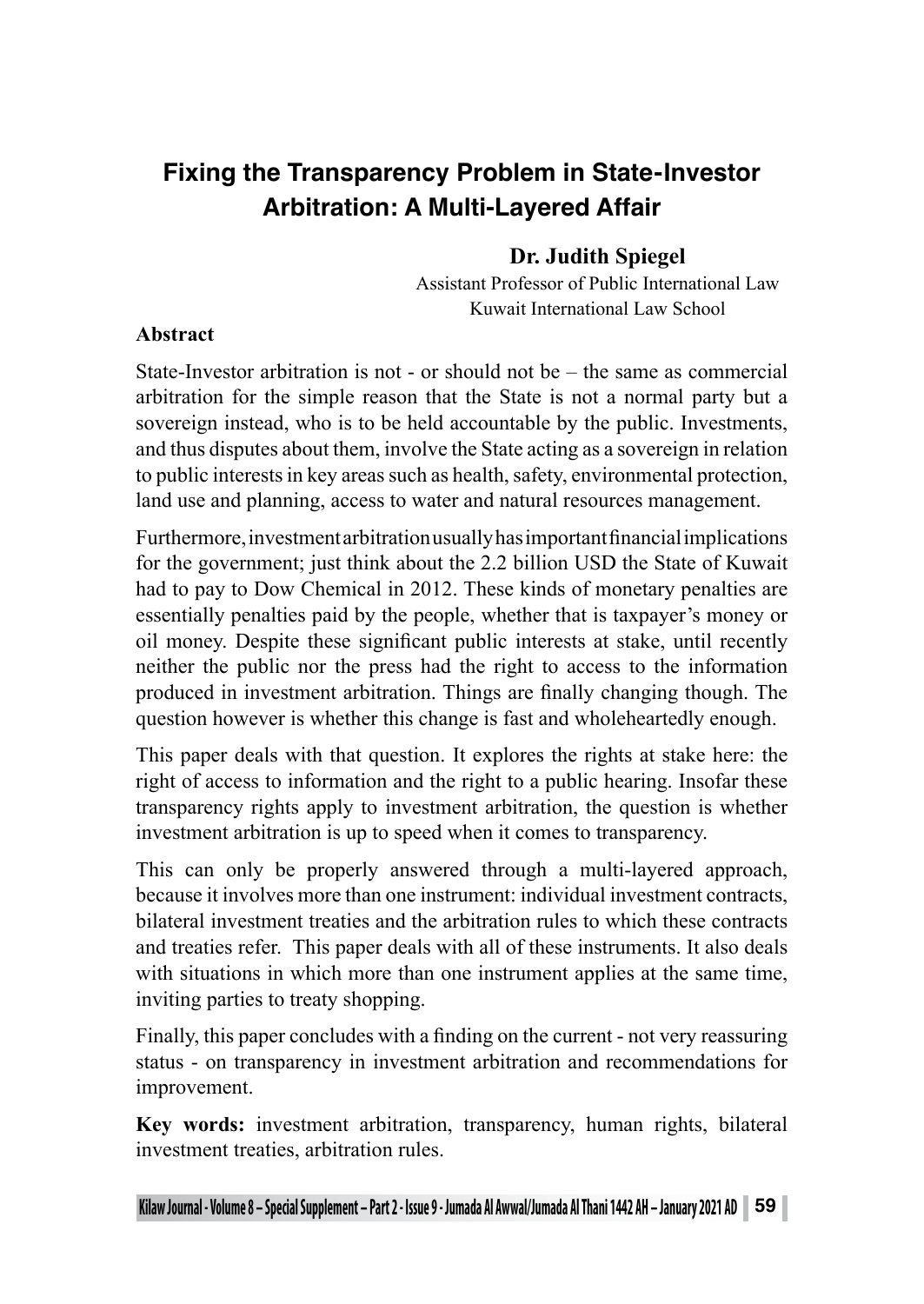# **1. Introduction**

"Dow Chemical of the US has been awarded \$2.16bn in damages from the Petrochemicals Industries Co of Kuwait by an arbitration court over the breakdown of a planned joint venture between the two companies in 2008." [...] Dow and PIC, a subsidiary of state-owned Kuwait Petroleum Corp, had agreed to resolve contract disputes through the arbitration court of the International Chamber of Commerce, a panel of leading commercial lawyers. It was this body that awarded Dow \$2.16, plus interests and costs<sup>"(1)</sup>. End of report.

This leaves the reader behind with more questions than answers. What happened between the parties? Why was Dow awarded this staggering amount? What did the contract stipulate about cancellation? The article does not tell us. And this is not because of sloppy journalism, but because of the confidential character of arbitration. What happened inside that arbitration room, stayed inside that arbitration room.

It was only until a few months later that some – but not all<sup>(2)</sup> – background information became publicly known. PIC challenged the arbitral award and filed for an appeal in the English courts, which is – as opposed to arbitration - a public institution, hence our access to some information(3). From the judgement we learned that under the envisioned joint venture between PIC and Dow, the first was to pay the latter 7.5 billion USD in return for a 50% interest in certain petrochemical assets of Dow. Dow needed the 'Dow-proceeds' to complete the acquisition of Rohm & Haas, a petrochemical competitor at the time. PIC wrongly cancelling the joint venture agreement, Dow had to refinance that acquisition against higher costs, for which the arbitration tribunal held PIC (partly) responsible<sup>(4)</sup>.

The judgement dealt with this specific legal issue: did arbitrators make the right decision regarding quantum by attributing the refinancing costs to PIC? It is beyond the scope of this article to deal with details regarding first and second limbs of remoteness in assessing how damages can be attributed to a

<sup>(1)</sup> Financial Times, 24 May 2012.

<sup>(2)</sup> The exact reasons for cancelling the joint venture agreement, for example, has never been made officially public. Local and international media reported 'opposition in the parliament' and 'low oil prices' in general terms, but were never informed about the decision making process behind the last minute cancellation of a multi-billion dollar deal.

<sup>(3)</sup> Section 68 of the (UK) Arbitration Act 1996 enables parties to challenge an arbitral award on the basis of "a serious irregularity affecting the tribunal, the proceedings or the award".

<sup>(4)</sup> [2010] EWHC 2739 (Comm) 11 October 2012, online accessible through http://www.bailii.org/ew/ cases/EWHC/Comm/2012/2739.html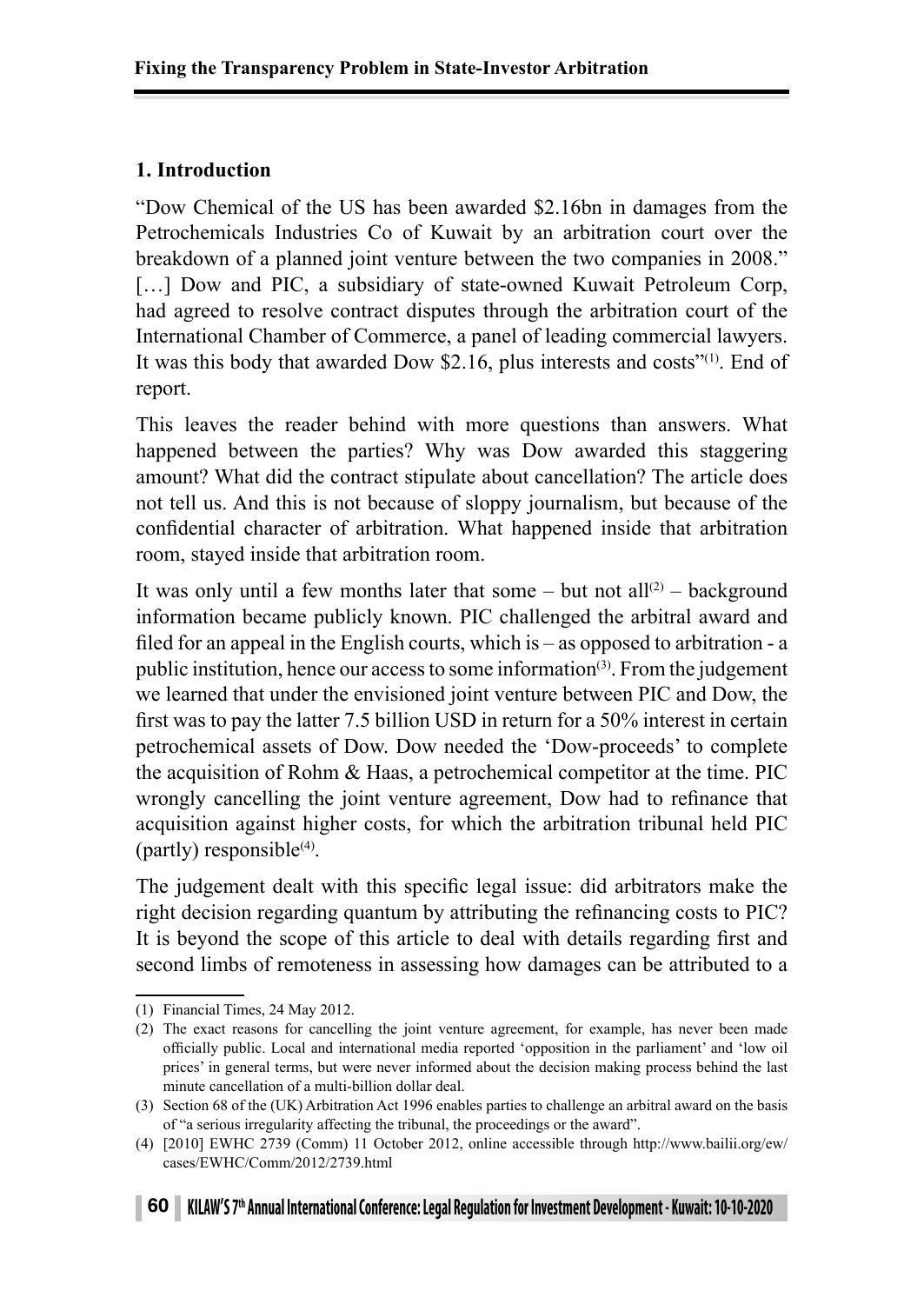contract party. Suffice it to say that justice Mr Andrew Smith rejected PIC's claim, which eventually meant that the initial amount of 2.16 billion USD was upheld, one of the highest amounts ever awarded $(5)$ .

This paper is not about the Dow case, it is about what the Dow-case shows us: the secrecy of investment arbitration and the high public (financial) interests at stake. It shows us what equally applies in many other cases: neither the public nor the press has the right to access to the information produced in investment arbitration, even though investment arbitration often concerns a variety of topics of public interest, such as the environment, public health or access to water and land.

In fact, this may very well be the reason why parties choose arbitration in the first place. One of the main advantages of arbitration in both commercial and investment disputes is its confidentiality<sup>(6)</sup>, valued by both investor and hoststate:

*"An investor will always have a strong and legitimate interest in protecting business-related and other sensitive information from being disclosed. Moreover, an investor would be likely to insist on confidentiality when there is fear of damage to the public image of the investor or the investment. Both parties to a dispute would likely be interested in avoiding negative publicity in general, and if public light on the details of the case and the proceedings is expected to lead to critical attention, the parties will probably choose to keep the details of the proceedings as confidential as possible. The parties may also fear that public discussion will lead to an escalation of the dispute, deteriorate the relationship between the parties or generally complicate the resolution of the case before the tribunal"*(7).

Investment arbitration is a relatively new practice. It was only in the 1990s that it was widely 'discovered', leading to a sharp increase in the number of international investments agreements containing consent to arbitration<sup>(8)</sup>.

<sup>(5)</sup> On a side-note: according to some, this award made Kuwait arbitration-shy. Compared to the other Gulf states, it is slow in adopting modern arbitration laws. Cf. D. Al Houti, *Arbitration in the Gulf*, Kluwer Arbitration Blog, 20 February 2015 (http://arbitrationblog.kluwerarbitration.com/2015/02/20/ arbitration-in-kuwait-time-for-reform/?doing\_wp\_cron=1591079111.4248969554901123046875)

<sup>(6)</sup> C. Tevendale/S. Bakstad, International Arbitration in the Energy Sector, ed. Maxi Scherer, Oxford University Press 2018, p. 22.

<sup>(7)</sup> N.C. Mollestad, *See No Evil? Procedural Transparency in International Investment Law and Dispute Settlement,* PluriCourts Research Paper No. 14-20, accessible via: https://papers.ssrn.com/sol3/papers. cfm?abstract\_id=2516242

<sup>(8)</sup> M.A. Correllana, *The Right of Access to Information and Investment Arbitration,* ICSID Review: Foreign Investment Law Journal, Vol 26 (2), January 2011, p. 59.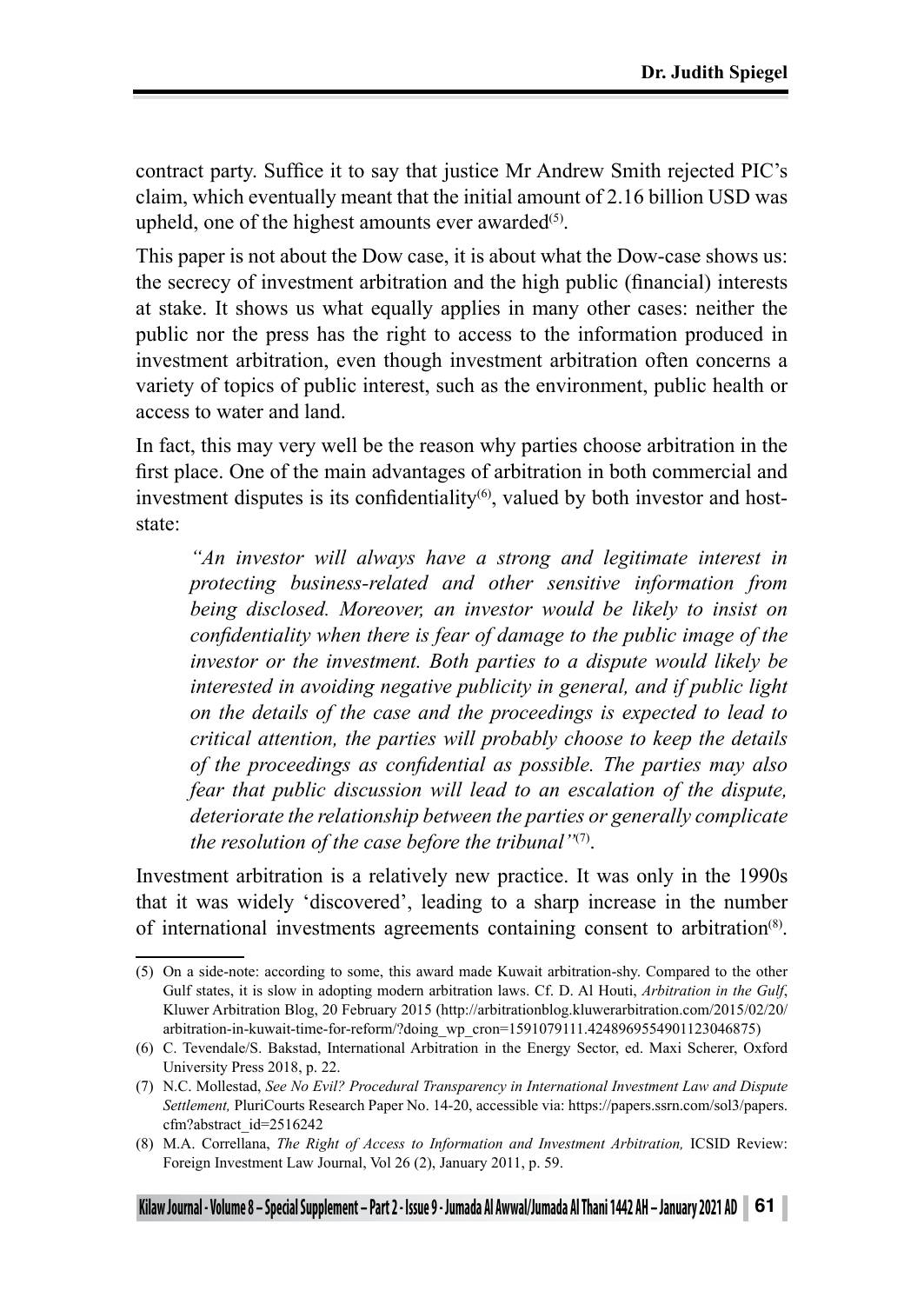Parties simply adopted existing rules of regular commercial arbitration. And as just mentioned, in commercial arbitration, the starting point – and indeed selling point – is confidentiality, unless parties agree otherwise. Thus, the principle of party autonomy is paramount. For years, States got away with copy pasting this practice of confidential commercial arbitration. No questions were asked, and most cases went largely unnoticed by lawyers and activists alike.

However, State-Investor arbitration is not – or better: should not be - the same as commercial arbitration, for the simple reason that the State is not a normal party but a sovereign instead, who is to be held accountable by the public. Investments involve the State acting as a sovereign in relation to public interests in key areas such as health, safety, environmental protection, land use and planning, access to water and other essential services and natural resources management<sup>(9)</sup>.

Furthermore, investment arbitration usually has important financial implications for the government; just think about the billions of the Dow case. Apart from the subject matter of the case, that means arbitration often entails an extra public interest: penalties. Monetary penalties to be paid by a State are essentially penalties paid by the people, whether that is taxpayer's money or oil money, there is no fundamental difference.

Accountability to these issues may mostly sound as a negative thing to governments and companies involved. However, increase in transparency and public participation can benefit them as well. It contributes to more popular acceptance and effective implementation of policies. If information is available and secrecy is reduced, public awareness, interest, support and trust in government policies or company activities is on the rise $(10)$ .

The fact that transparency – and thus accountability - is largely absent in Stateinvestor arbitration has itself been a well-kept secret for years. Only recently the public is becoming aware of the parallel universe of investment disputes, notably because it started to catch the eye of influential media such as The New York Times. Take this report on (NAFTA) investment arbitration<sup>(11)</sup>:

> *"Their meetings are secret. Their members are generally unknown. The decisions they reach need not to be fully disclosed. Yet the way a small group of international tribunals handles disputes between investors and foreign governments has led to national laws being*

<sup>(9)</sup> Orrellana, ibid. p. 77.

<sup>(10)</sup> Cf. Mollestad, p. 13/14.

<sup>(11)</sup> A. DePalma, *NAFTA's Powerful Little Secrets*, The New York Times (11 March 2001).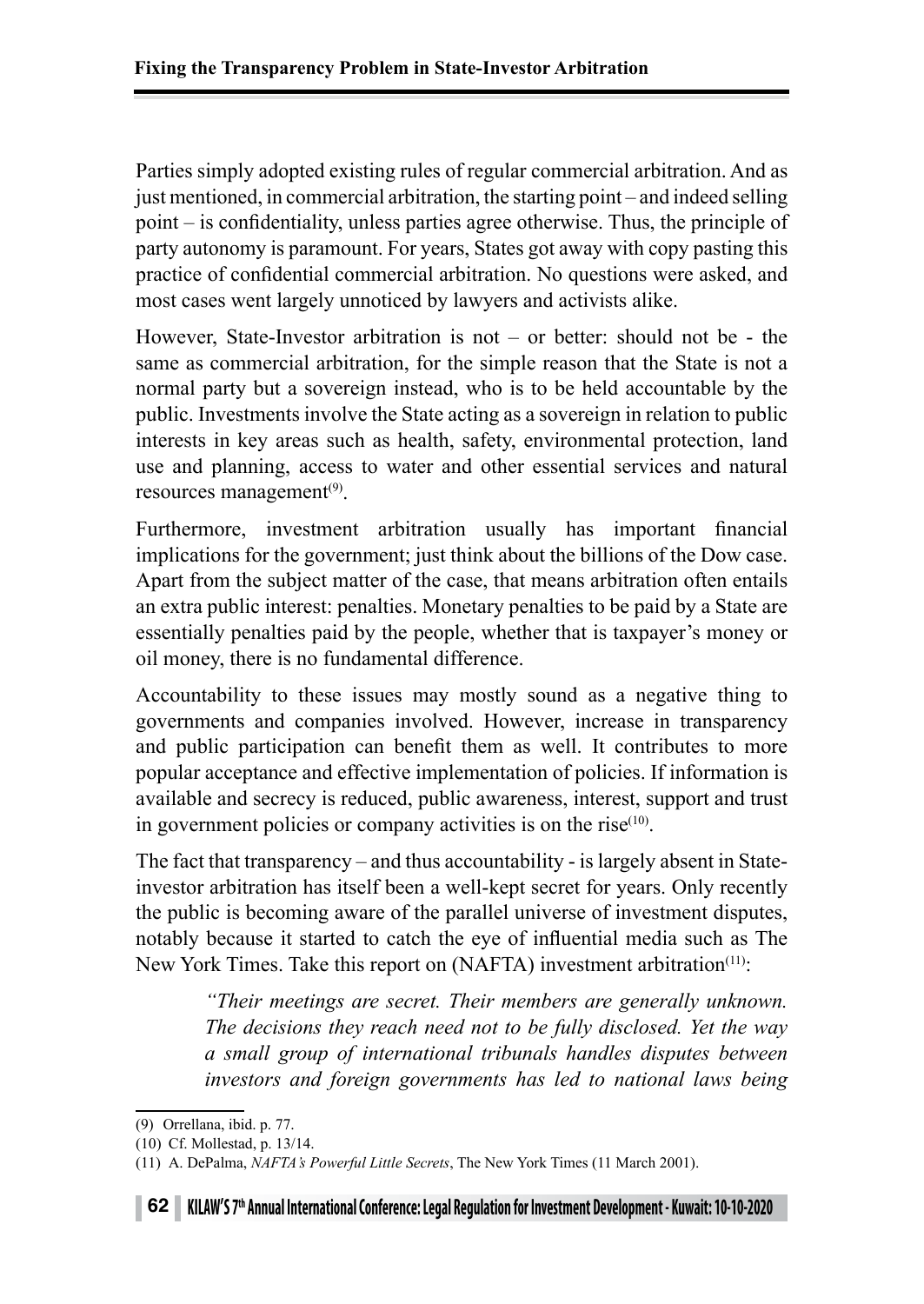*revoked, justice systems questioned, and environmental regulations challenged. And it is all in the name of protecting the rights of foreign investors…"*

Now, it is one thing that we may want to know what is going on in these arbitrations, another is: do we actually have the right? Is the confidential character of investment arbitration legally compatible with the accountability of a State? If so, the public has no right to information produced in investment arbitration. If not, it does. In other words: does the State have an actual *obligation* to disclose such information? And if so, are there any limits to that obligation, justifying the confidentiality of investment arbitration? And if indeed it can be established that transparency (rather than confidentiality) should be the rule, does current practice reflect that and if not, where should changes be made?

As will become clear, the latter question is a tricky one as investment arbitration is a multi-layered practice thus changes are needed in more than one place. This paper deals with these different layers. Recent transparency initiatives of various well-known arbitration institutions are discussed. It also deals with the question whether parties can still contract around these initiatives, for example by choosing other – less transparent - rules. It discusses the role of BITs, focusing on Dutch BIT-practice in particular and, eventually, conclusions are drawn, and recommendations are made as to the current state of transparency in investment arbitration<sup> $(12)$ </sup>. But first we should establish if there is an actual *right* to transparency in arbitration.

### **2. The right to transparency**

As to the term transparency, it covers a wide range of topics, such as the background of the arbitrator(s) or details of third-party financing, or whether hearings should be behind closed doors or in public, or whether awards should be published and if interested third parties should be allowed to make submissions in the proceedings. This paper focuses on the 'types' of transparency that are the most relevant to the subject of investment arbitration and the public: the right of access to information and the right to a public hearing.

### *a. The right to access to information*

For media and individuals to collect and pass on information truthfully and

<sup>(12)</sup> The focus on Dutch BITs partly has to do with the author's nationality, but mostly with the fact that the Dutch BIT model is one of the most used in the world, which has to do with the – not necessarily laudable - ease of setting up a Dutch company.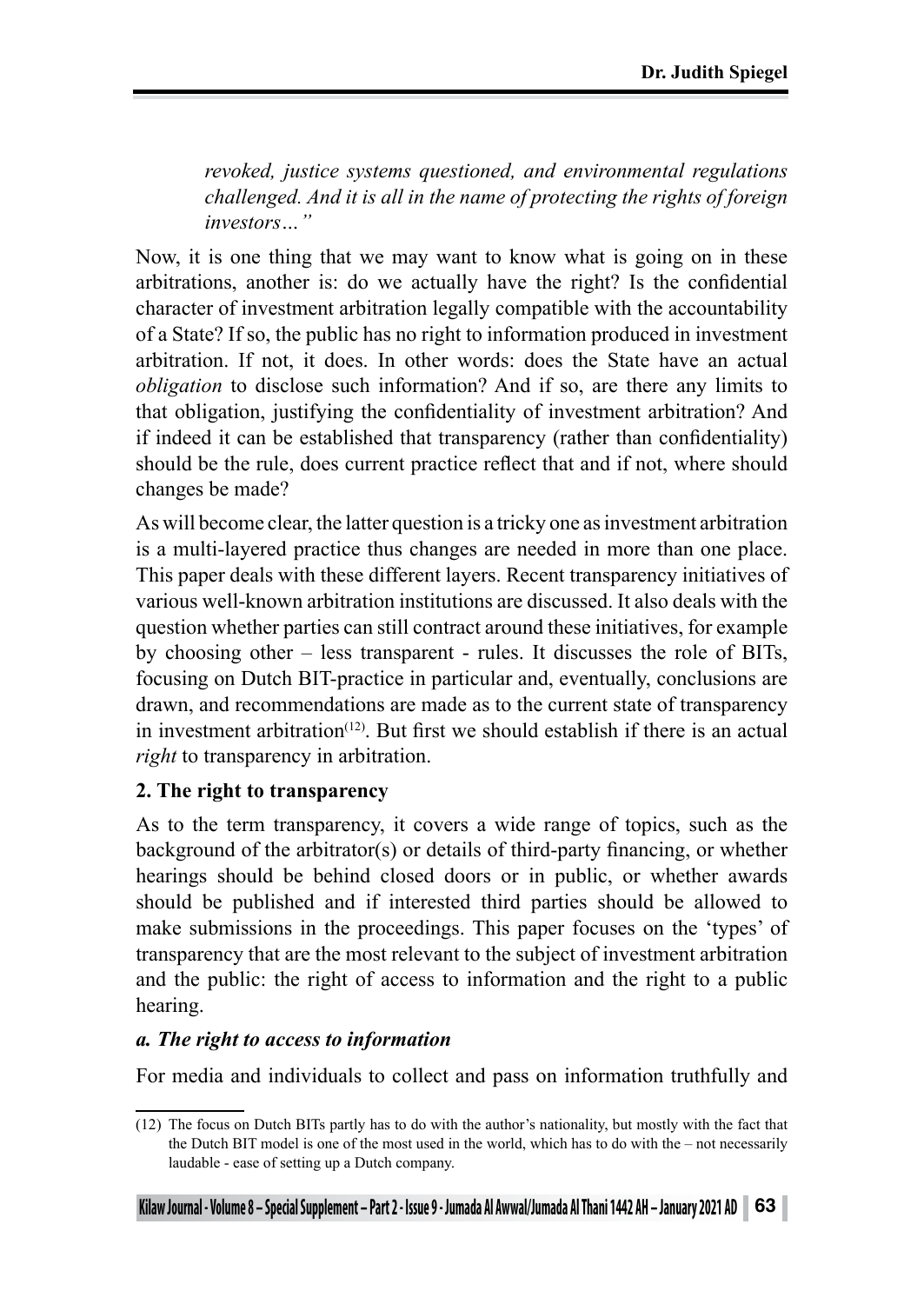accurately, they need to have access to that information. In human rights law, the right to access to information is often considered instrumental to the right to freedom of expression. Some consider it not just an instrumental right, but an intrinsic right, embodying a right in itself, a fundamental element of morality. In that view, the right follows directly from the fact that humans are endowed with reason, rather than from the interests that people may have in speaking or knowing about specific issues $(13)$ .

Regardless how we conceptualize the basis of the right to access to information, it is widely accepted that such a right exists. It is firmly anchored in the body of human rights law and has been laid down in numerous international and regional human rights instruments<sup>(14)</sup>. It cannot be overlooked, one would say. But somehow, for many years, it has been. The right may have been laid down in conventions and constitutions, but implementation on the practical level was largely lacking $(15)$ .

This changed in the beginning of the 1990s, when for the first time, human rights tribunals were addressed by interested parties, which felt their right to access of information was blocked $(16)$ . These cases often involved environmental issues related to foreign investment projects<sup> $(17)$ </sup>. Hence, transparency came in the slipstream of increasing environmental concerns and awareness, eventually leading to the evolution of environmental rights.

In the Claude Reyes case for example, the Inter-American Court of Human Rights for the first time had to rule on the right of access to information<sup> $(18)$ </sup>. The facts were as follows: in 1991 Chile's Foreign Investment Committee signed a 180 million dollar investment contract for the design, construction and operation of a forestry complex that consisted of timber and wood related

<sup>(13)</sup> For a more in-depth discussion about the conceptual basis for the right to information cf. M. McDonaugh, *The Right to Information in International Human Rights Law*, Human Rights Law Review 13:1 (2013), p. 25-55.

<sup>(14)</sup> Universal Declaration of Human Rights, art. 19; International Convention on Civil and Political Rights, art. 19; American Convention on Human Rights, art. 13, European Convention on Human Rights, art. 10; Arab Charter on Human Rights, art. 32.

<sup>(15)</sup> There are a few exceptions, such as Sweden, which already had an access to information framework in place in 1776.

<sup>(16)</sup> For a list of states that have currently some sort of right to information legislation in place, see

<sup>(17)</sup> Of course, it must be taken into account, that aforementioned case law is – precisely because of the lack of transparency characterizing the system - rarely and inconsistently available to the public. Awards and decisions are still largely hidden from the public. And not only the public; it also means that tribunals themselves have no access to a full body of existing case law upon which a common and consistent practice could be built. Hence, we are still dealing with fragmented and inconsistent jurisprudence.

<sup>(18)</sup> *Claude Reyes et.al. v. Chile*, Inter-Am. Ct. H.R.(set. C) No 151, para. 57(7) (Sept. 19, 2006).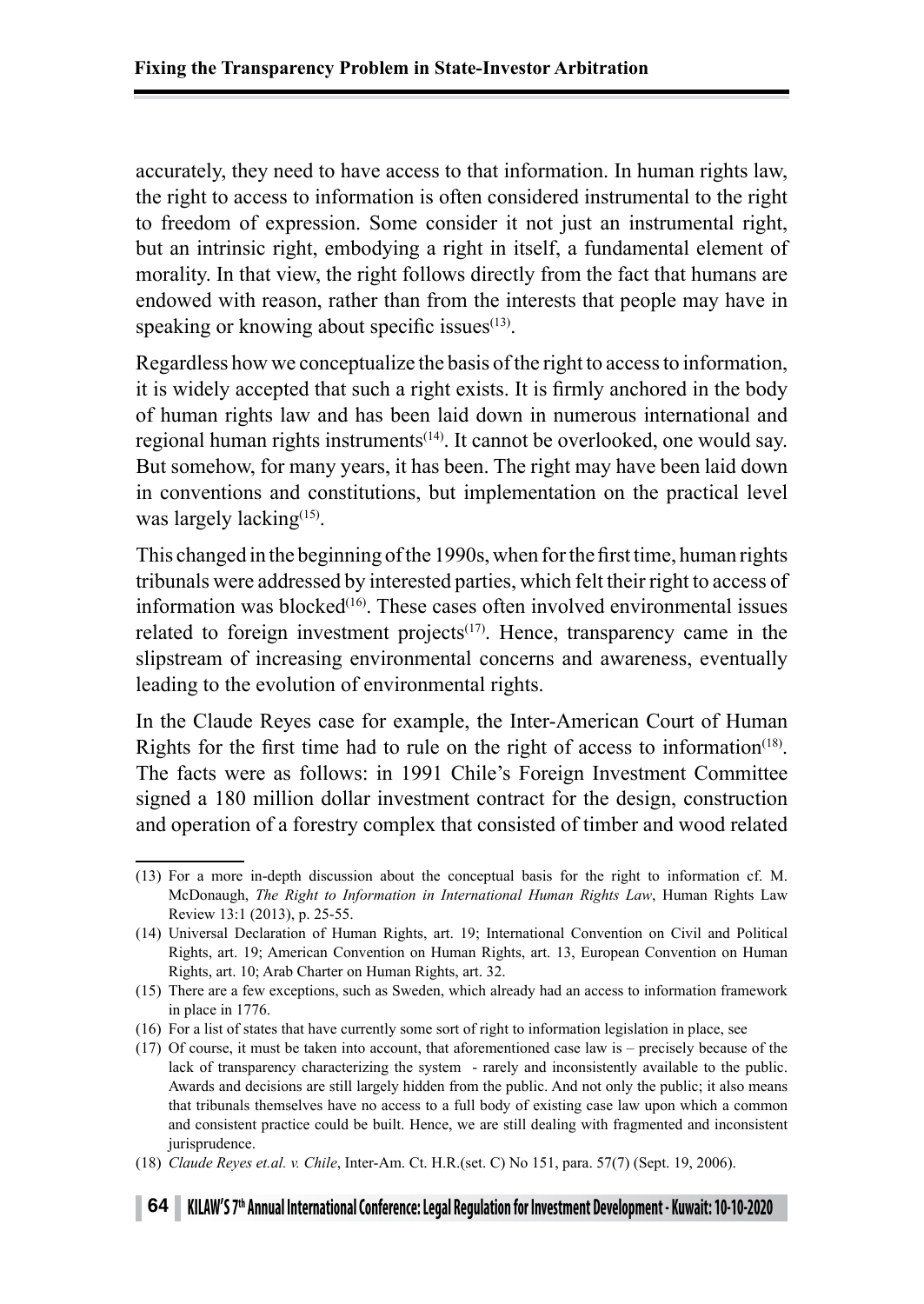industrial activities. This logging project had a significant environmental impact in what used to be pristine and delicate forest ecosystems and the sustainable use of natural resources.

Several NGO's requested the Committee to provide them with certain information of public interest concerning the project. In particular, they required information about the contracts, the investment and the investors. In response, the NGO's received some but not all information, without being given reasons as to why most information was withheld. After exhausting domestic remedies without the desired result, a petition was brought before the Inter-American Human Rights System, of which its Commission ruled that Chile had breached the right to access to information, and recommended Chile to disclose the information, which it did not.

The case ended up at the Inter-American Court, which – following the Commissions ruling earlier on - also found that Chile had a positive obligation to provide the information:

> *"The State's actions should be governed by the principles of disclosure and transparency in public administration that enable all persons subject to its jurisdiction to exercise the democratic control of those actions, and so that they can question, investigate and consider whether public functions are being performed adequately."*

In sum: every person has the right to information held by the State and the State has an active duty to disclose that information. A similar development came – albeit slow and late - from the European Court of Human Rights, which had for long resisted to acknowledge a duty of the State to provide information under Article 10 of the European Convention for Human Rights<sup> $(19)$ </sup>.

Again, the change in position came with environmental matters, more specifically the 1998 Aarhus Convention on Access to Information, Public Participation in Decision-Making and Access to Justice in Environmental Matters<sup> $(20)$ </sup>. Following that convention, in the context of environmental risk, the ECHR recognized access to information as a human right. Gradually, the court extended the right to other areas than environmental risks<sup>(21)</sup>.

<sup>(19)</sup> Art. 10 par. 1 ECHR: Everyone has the right to freedom of expression. This right shall include freedom to hold opinions and to receive and impart information and ideas without interference by public authority and regardless of frontiers. This Article shall not prevent States from requiring the licensing of broadcasting, television or cinema enterprises.

<sup>(20)</sup> https://www.unece.org/fileadmin/DAM/env/pp/documents/cep43e.pdf

<sup>(21)</sup> Cf. *Társaság Szabadsagkogokért v. Hungary,* App. No. 37374/05, ECHR 14 April 2009.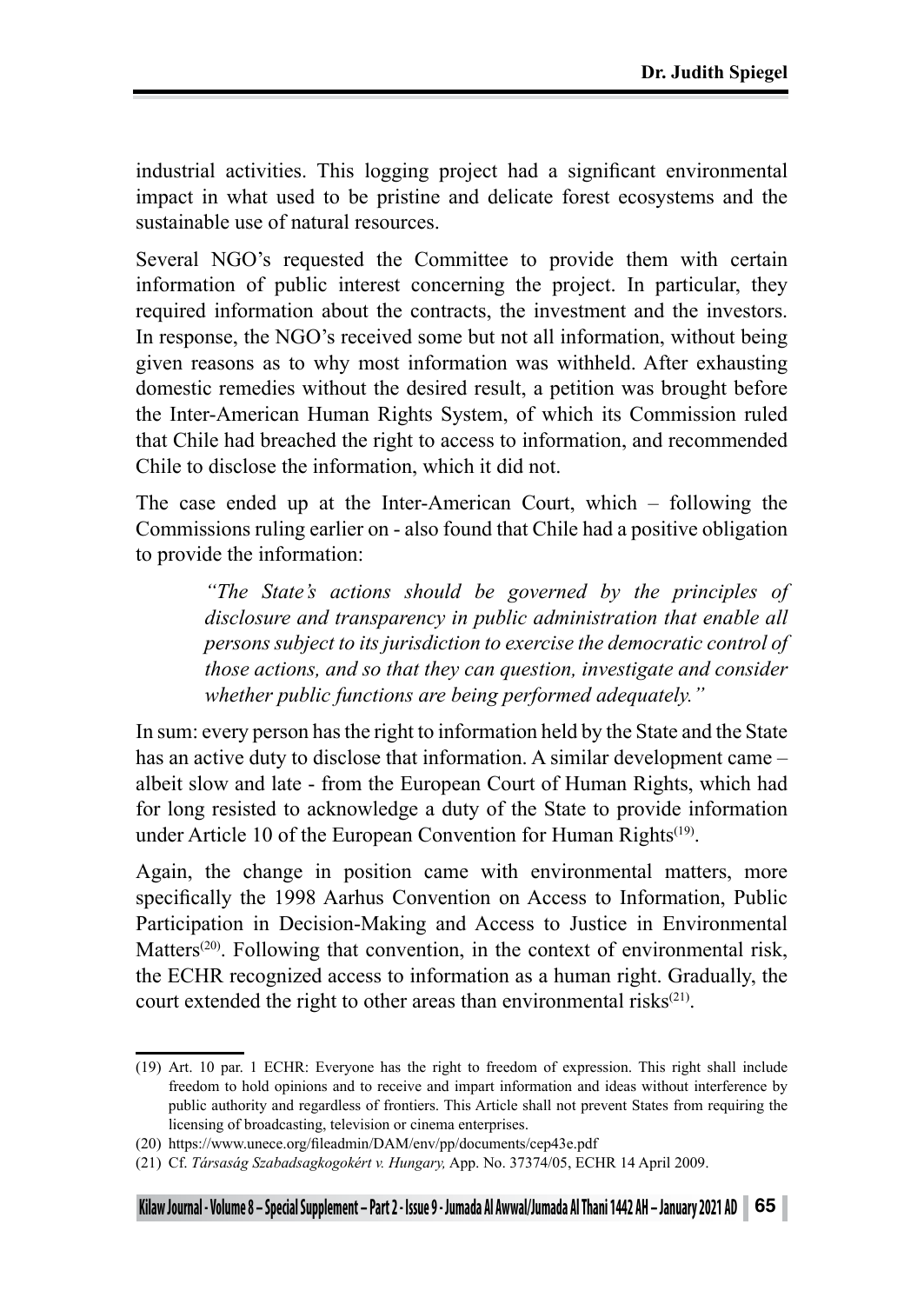In addition (and/or in reaction) to human rights tribunals ruling in favour of access to information, a vast number of States began to adopt domestic freedom of information laws. Today, more than one hundred countries have some sort of access to information law in place<sup>(22)</sup>. All in all, human rights law progressively developed towards what we now safely and firmly can call a general (human) right to access of information $(23)$ .

### *b. The right to public hearings*

All human rights instruments acknowledge a fair and public hearing by a competent impartial tribunal established by  $law^{(24)}$ . But how does this relate to arbitration agreements? One might argue that an agreement to arbitrate can be considered as a waiver of the right to public state-administered justice. In the *Deweer* case for example, the European Court of Human Rights noted that:

*"In the Contracting States' domestic legal systems, a waiver of this kind is frequently encountered both in civil matters, in the shape of arbitration clauses in contracts, […]. The waiver, which has undeniable advantages for the individual concerned as well as for the administration of justice, does not in principle offend against the Convention; […]"*(25).

However, we need to have a closer look at the words "in principle" here. This caveat refers to the fact that the European Court and Commission have consistently held that an arbitration agreement can only be considered a valid waiver if certain requirements are met. One is that the agreement must have been concluded without constraint, the other is that "agreements involving issues of public interest may make arbitration inappropriate and waivers of the right of access to court in such cases invalid"<sup>(26)</sup>.

However, the latter is by no means established case law and follows from just an *obiter* in one particular decision of the Commission<sup>(27)</sup>. Rather, there is consensus that arbitration as such is not inadmissible but must meet the requirements – fair and public – of Art.  $6^{(28)}$ .

<sup>(22)</sup> For an overview of states with access to information laws, see www.worldbank.org/publicsector/gpa/ transparency.

<sup>(23)</sup> Cf. J. Spiegel, *The Right to Know: Insights in the Right to Information,* Kuwait International Law School Journal, Vol. 7, Issue 2, June 2019, p. 75-97.

<sup>(24)</sup> Cf. Art. 14 ICCPR.

<sup>(25)</sup> *Deweer v. Belgium,* ECHR 27 February 1980, Series A, No. 35.

<sup>(26)</sup> F. Rinqquist, *Do Procedural Human Rights Requirements Apply to Arbitration – a Study of Article 6 (1) of the European Convention on Human Rights and its Bearing upon Arbitration,* Master thesis University of Lund, 2005.

<sup>(27)</sup> *Axelsson and others v. Sweden,* App. No. 11960/86, decision of 13 July 1990.

<sup>(28)</sup> Rinqquist, ibid. p. 54-55.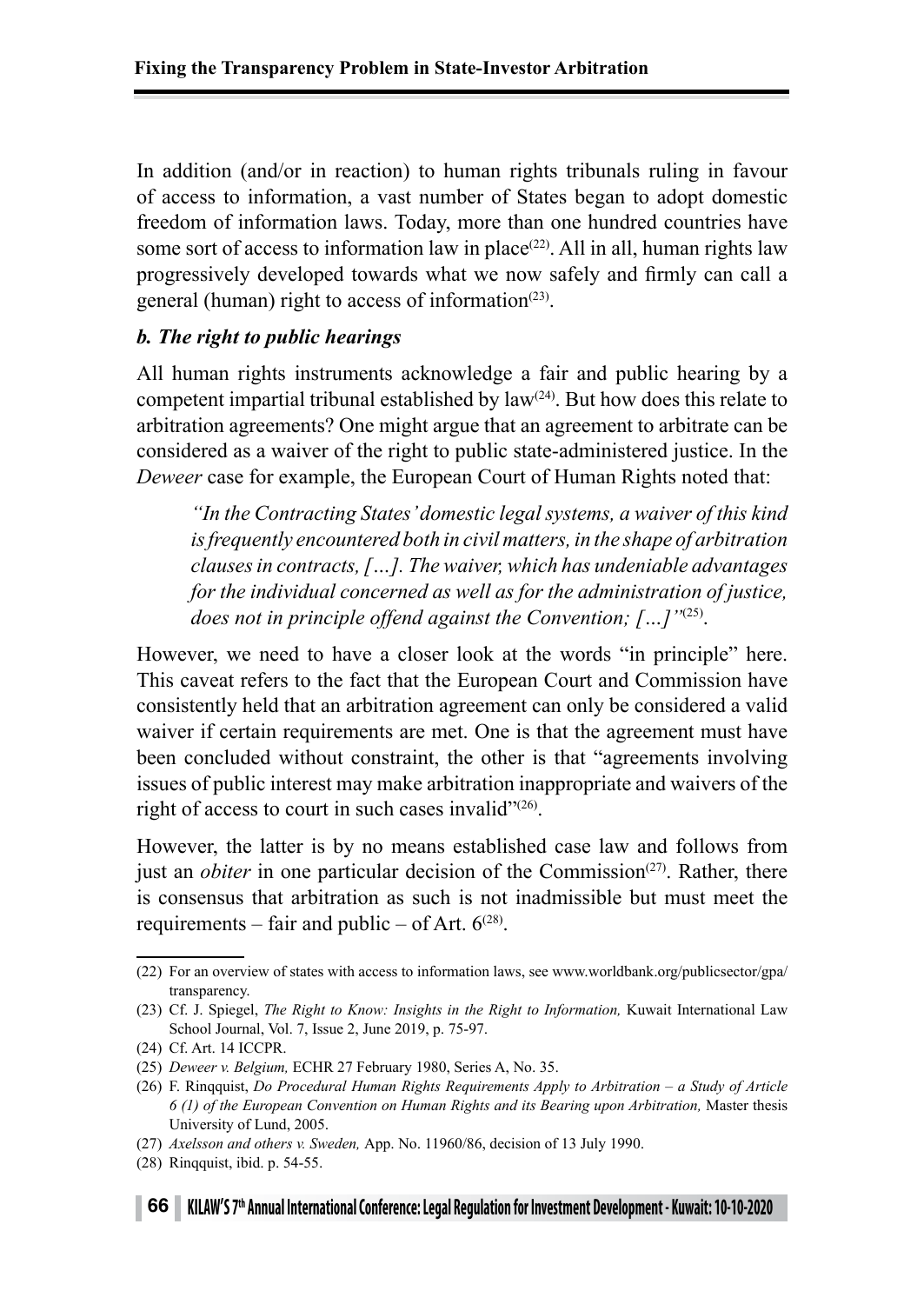So, international human rights law requires access to information *and* fair and public hearings, whether they are held in State-administered courts or arbitration. There can be no doubt about it: investment arbitration must be subject to disclosure under human rights law. In other words: there should be no more secretive arbitration proceedings between States and investors, away from the public eye, whether parties like it or not.

Transparency and accountability outweigh privacy and confidentiality<sup>(29)</sup>. Most countries now having embraced transparency laws in one way or another, one would expect them to move fast forward as well towards full-fledged transparent investment arbitration. However, the reality is different. This may have to do with the fact that it is not simply a matter of fixing one set of rules.

### **3. What needs fixing?**

Investment arbitration is based on the consent between the State and the foreign investor. In the simplest scenario it is laid down in an individual agreement, a situation not very different from regular commercial contracts between companies. This agreement would include the choice for specified arbitral rules, which govern the arbitration, unless modified by specific stipulations in the agreement. And unless parties deviate by contract, they are bound to that certain set of rules, including its transparency requirements. In that scenario: it's a two-level arrangement.

Matters can become more complicated when there is a bilateral investment treaty (BIT) in place. First of all, the  $BIT - of$  which there are thousands worldwide - is in itself a rather special agreement. Countries signing them commit themselves to following specific standards on the treatment of foreign investments within their jurisdiction. In case of breach of those commitments, BIT's provide detailed procedures for the resolution of disputes.

The problem is that, and many would argue that this is where BIT's have off-railed<sup> $(30)$ </sup>, gradually the BIT's (which are often drafted according to a standard local model) started not only providing for a mechanism of dispute

<sup>(29)</sup> (Cf. M. Kinnear, *"Transparency and Third Party Participation in Investor-State Dispute Settlement, 3 n. 10 (December 2005):* https://www.oecd.org/investment/internationalinvestmentagreements/36979626. pdf; D.W. Rivkin/C. Amirfar, *Climate Disputes and Sustainable Development in the Energy Sector,* in: International Arbitration in the Energy Sector, p. 402 (Oxford University Press 2018); M.A. Orellana, *The Right of Access to Information and Investment Arbitration,* ICSID Review 2011, Vol. 26, no 2, p. 85; C.N. Mollestad, *See No Evil? Procedural Transparency in International Investment Law and Dispute Settlement,* Pluri Courts Research Paper 2014, No 14-20.

<sup>(30)</sup> Cf. *Rethinking Bilateral Investment Treaties, Critical Issues and Policy Choices,* ed. K. Singh/B. Ilge, Centre for Research on Multinational Corporations, 2016.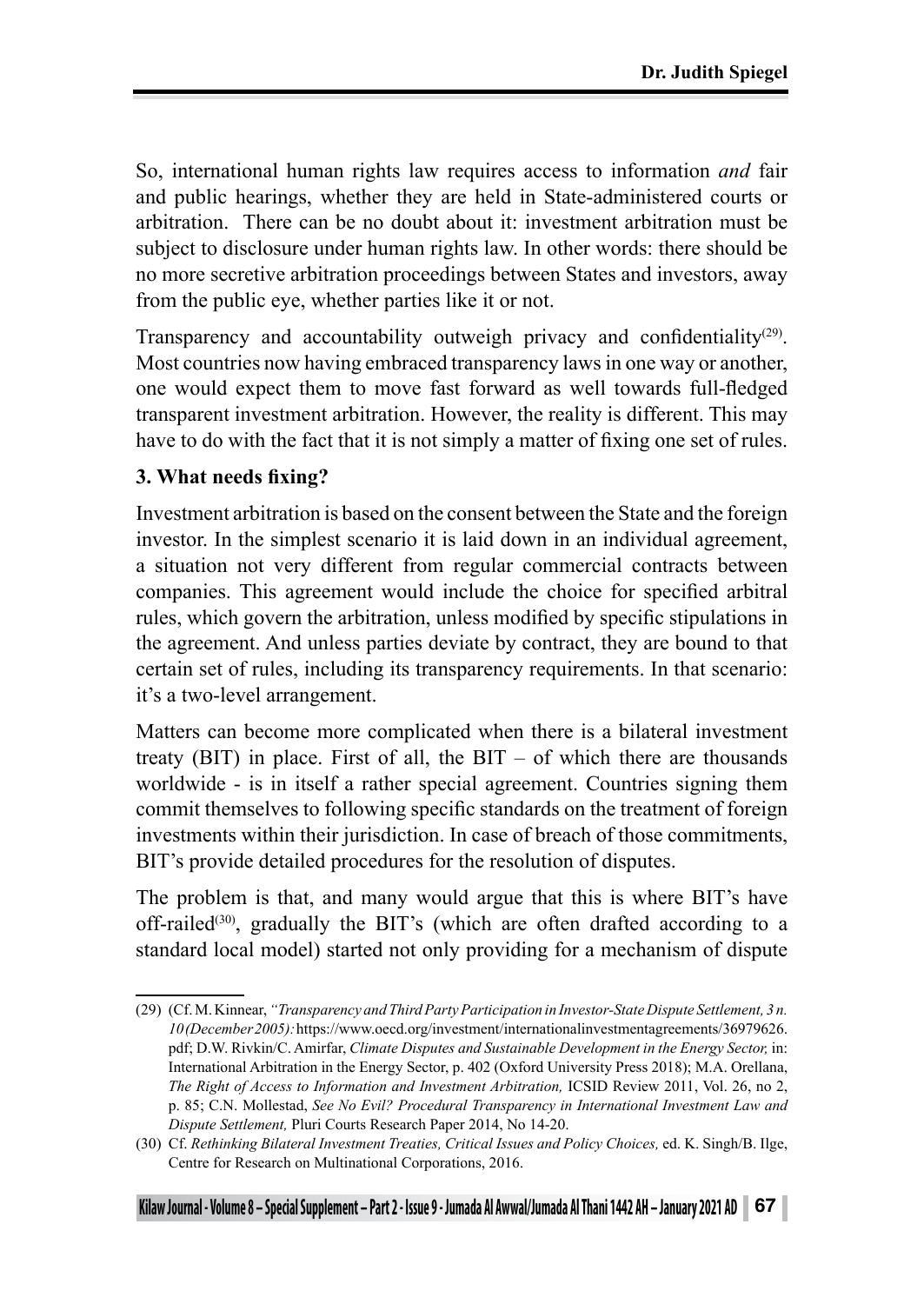resolution between the two signatory states, but for disputes between investor and host-state as well. Hence, besides the individual contract between host-State and investor, there may be a BIT between host-State and home-State of the investor, allocating certain rights directly to the investor.

Now, in order to guarantee transparency in investment arbitration, all these different instruments – individual contracts, arbitration rules, BITs – must be transparency proof<sup> $(31)$ </sup>. Are they? Not even close. It is probably safe to say that the rules are at best – including the recent transparency initiatives – halfway there, but when it comes to the investment agreements, very few State seems to have has their house in order yet. Let's have a closer look, starting with the most commonly used arbitration rules<sup>(32)</sup>.

### **4. Transparency initiatives in arbitration rules**

Organizations such as UNCITRAL and ICSID are not only providing the most commonly used arbitration rules for investment disputes, but they are also  $c$  creatures of international law<sup> $(33)$ </sup>. It is thus not surprising that they were the first 'get their act together' and came up with amended rules, incorporating more transparency. The word 'first' must still be taken with some scepticism here, as one may legitimately wonder why these 'creatures of international' law did not offer full transparency from the very beginning. That aside, let's have a closer look at the recent initiatives and see if they made up for lost time and opportunity.

# *a. ICSID*

The International Centre for the Settlement of Investment Disputes was established in 1966 as part of the World Bank group. This international arbitration institute was established specifically to facilitate conciliation and if need be, the settlement of disputes between States and investors. It was only in 2006 that the ICSID Rules and Regulations were amended to increase transparency, most notably Rules  $48$  and  $32^{(34)}$ . These amendments were inspired by two cases, *Aguas del Tunari*<sup>(35)</sup> and *Suez/Vivendi*<sup>(36)</sup>*.* 

<sup>(31)</sup> States (obviously) cannot contract out of their human rights obligations, cf. *Bosphorus Havat Yollary Turizm ve Ticaret Anonim Sirketi v. Ireland,* ECHR (June 30, 2005).

<sup>(32)</sup> Cf. *Report on the Subcommittee's Investment Treaty Arbitration survey*, International Bar Association, May 2016.

<sup>(33)</sup> Orellana, p. 95.

<sup>(34)</sup> The ICSID Rules can be found at: www.icsid.worldbank.org

<sup>(35)</sup> Aguas del Tunari S.A. v. Republic of Bolivia, ICSID Case No. ARB/02/3.

<sup>(36)</sup> *Suez Sociedad General de Aguas de Barelona S.A. and Vivendi Universal S.A. v. Argentine Republic*, ICSID Case No. ARB/03/19.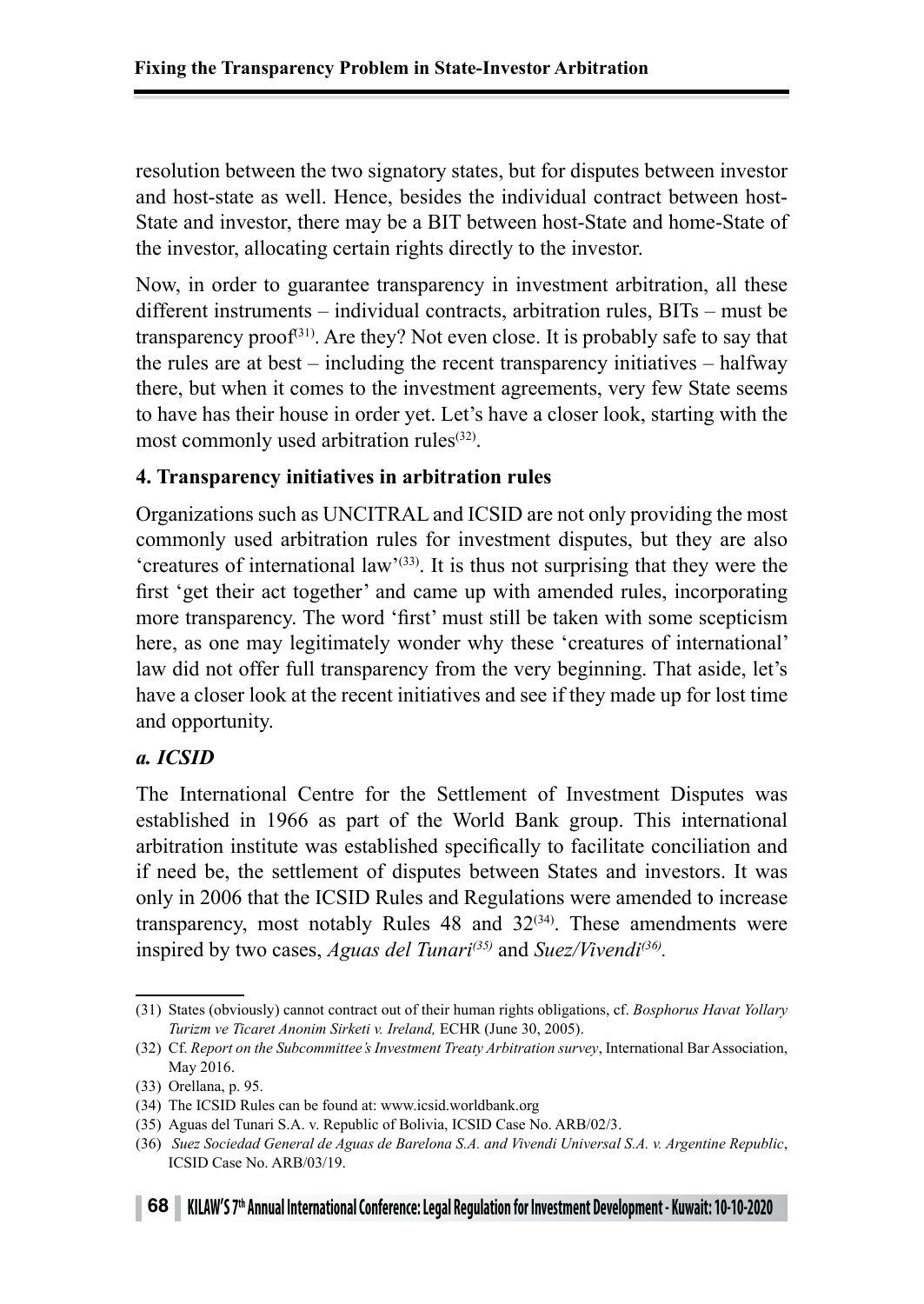The first case involved widespread community opposition against the privatization of a water utility in the city of Cochabamba (Bolivia). The case, brought by Bechtel, a private company, against the state of Bolivia, caught the attention of hundreds of NGO's from around the world. Concerned about access to and privatization of water, a coalition of them requested the ICSID tribunal to have access to the hearings and documents. These requests were rejected on the basis that the parties did not consent to such transparency and the tribunal did not have the authority to grant such requests by itself.

In the Suez/Vivendi case, which concerned water distribution and sewage systems in Argentina, a similar situation arose. Human rights and environmental organizations requested disclosure of documents, access to the hearings and the opportunity to present a written submission. This time, the tribunal allowed some of the requests, albeit under conditions and restrictions.

Clearly, in both cases the tribunal felt bound by the existing rules. And equally clearly, it was felt that these rules no longer sufficed. Hence, in 2006, shortly after Suez/Vivendi, the amendments of rules 48 and 32 saw the light. Rule 48 now requires the centre to publish excerpts of the tribunal's legal reasoning in cases where parties do not consent to integral publication of the award. Thus, every ICSD decision is now published, either in full or as a summary. Rule 32 provides that all hearings are open, provided that neither party objects. Since the amendments, some proceedings have indeed been made public. For example, in *The Renco Group Inc. v. Republic of Peru,* an investment dispute in the mining sector, the parties agreed to publish all documents and hold open hearings(37).

However, despite bringing more transparency, the ICSID rules still largely depend on the consent of parties to that transparency. If they do not consent to full publication or open hearings, it will not happen. What these amendments essentially did, was adding the option of transparency. This is hardly revolutionary and by no means an insurance that the public has access to information produced in ICSID arbitration, as required by international human rights law. It should not be a matter of parties *wanting* transparency or not, it is a matter of an obligation under international human rights law. ICSID's amendments are therefore rather disappointing, especially for an UN-agency.

# *b. UNCITRAL*

The most far-reaching attempt comes from another UN-family member: the

<sup>(37)</sup> *The Rena Group Inc v Republic of Peru,* Procedural Order No 1 (ICSID Case No UNCT/13/1): http:// icsidfiles.worldbank.org/icsid/ICSIDBLOBS/OnlineAwards/C3004/DC3712\_En.pdf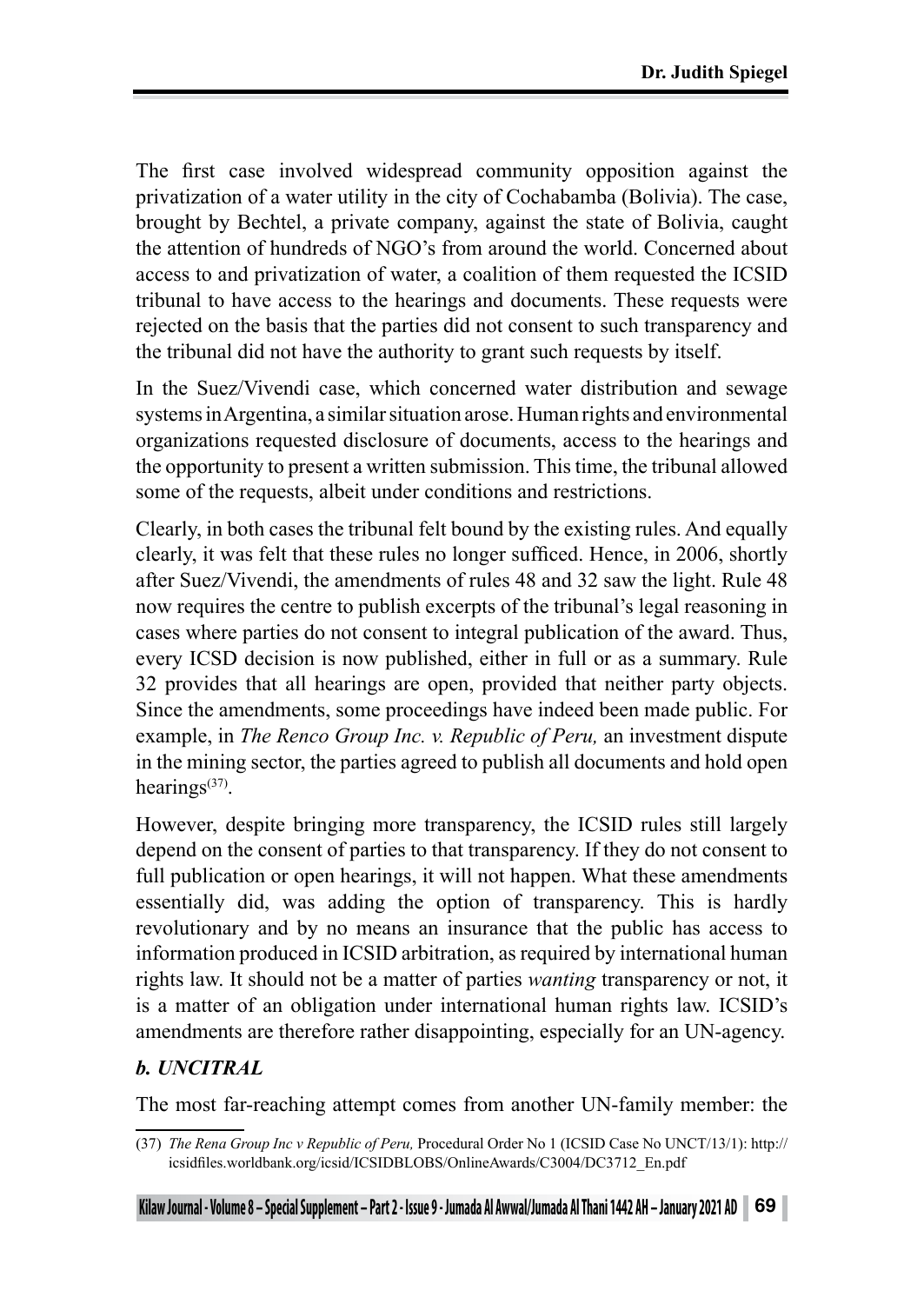United Nations Commission on International Trade Law, UNCITRAL. In July 2013 it adopted a package of rules aimed to ensure transparency in investment arbitration. The new rules, which can also be used in combination with other arbitral rules such as ICSID, guarantee transparency from start to finish. They contain articles mandating openness and disclosure, governing participation by non-disputing parties (such as NGO's), setting limits to the disclosure requirements and regarding management of disclosure through a repository.

These rules are now an integral part of the UNCITRAL arbitration rules, but only when the underlying dispute is based on an investment treaty concluded after the new rules came into effect on 1 April 2014<sup>(38)</sup>. For treaties prior to that, parties can opt-in the transparency rules.

Furthermore, UNCITRAL came up with an instrument by which parties to investment treaties prior to 1 April 2014 were able to express their consent to the new Transparency Rules. However, this tool - known as the "Mauritius Convention on Transparency" - has not been a success: five years after its adoption by the General Assembly it only has five parties: Canada, Mauritius, Gambia, Switzerland and Cameroon. UNCITRAL's biggest flaw is indeed its applicability to post April 2014 agreements only, which leaves thousands of existing agreements untouched $(39)$ .

# *c. ICC*

Transparency initiatives are also found outside the rules of 'creatures of international law' such as ICSID and UNCITRAL. The ICC for example, a private sector-funded profit based business organization, obviously has a keen interest in attracting investment disputes because of their high financial stakes. Understanding that State-clients now need to be accommodated with a certain level of transparency, the ICC recently came up with a transparency initiative in the form of a Note to Parties and Arbitral Tribunals<sup> $(40)$ </sup>.

For awards issued after 1 January 2019, the presumption is that the ICC Court may publish the award in its entirety no less than two years after its notification. However, parties have an opportunity to object to the full or partial publication of their award and various other measures, including redaction of awards. And most importantly, and disappointingly, the hearings remain as closed as ever.

<sup>(38)</sup> Art 1 (4)

<sup>(39)</sup> Cf. O. Svoboda, *Current State of Transparency in Investment Arbitration: Progress Made But Not Enough,* SSRN Electronic Journal (1 January 2017); L. Johsnon/N. Bernasconi-Osterwalder, *New UNCITRAL Arbitration Rules on Transparency: Application, Content and Next Steps, Investment* Treaty News Quarterly, Issue 4, Vol. 4, September 2013, p. 5.

<sup>(40)</sup> https://iccwbo.org/publication/note-parties-arbitral-tribunals-conduct-arbitration/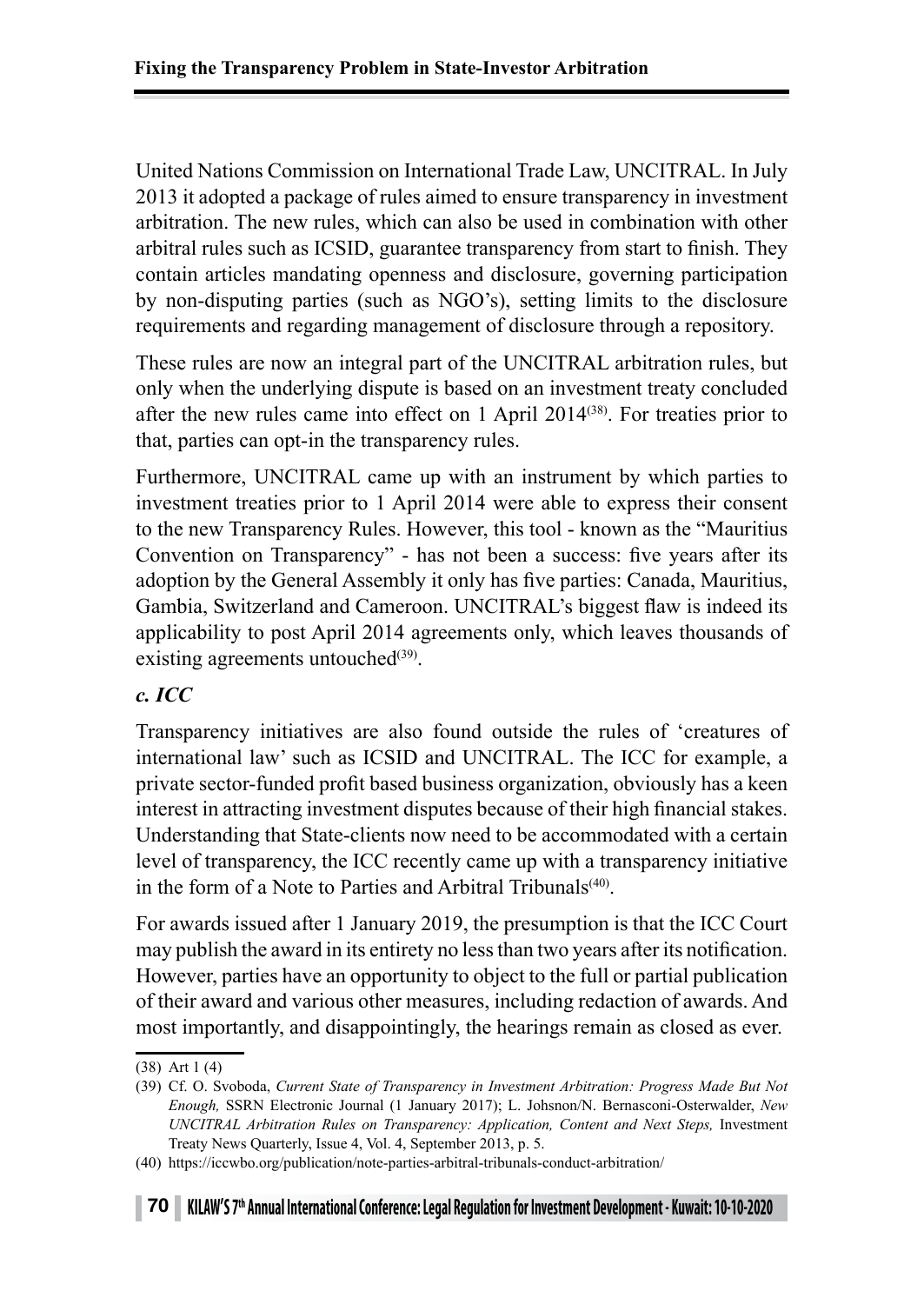# **5. The role of BITs in investment arbitration**

Now, if the rules (as interpreted and implemented by the tribunals) to which the underlying agreements refer, still do not guarantee a minimum level of transparency, how about those underlying agreements themselves? Can, or do, or should, they play a role to achieve more openness? First of all, we need to distinguish here between the individual contract between host-State and investor, and bilateral investment treaties (hereafter: BITs) between host-State and home-State of the investor. Furthermore, we need to take into account the legally complicated matter of juxtaposition of the two.

### *a. BITs and their background*

The United Nations Conference on Trade and Development (UNCTAD) defines BITs as "agreements between two countries for reciprocal encouragement, promotion and protection of investments in each other's territories by companies based in either country"(41). The underlying idea of BIT's is the desire of capital-exporting countries to seek protection for investors and their investments in capital-importing countries. The first BIT was concluded in 1959, between Germany and Pakistan. Today, there are more than 3000 BITs in place globally. However, criticism against BITs is growing. One of the key concerns is the existence and functioning of State-investor dispute settlement clauses in most BITs.

In case of breach of the treaty commitments, the BIT provides for a detailed dispute resolution mechanism for the signatory State-parties. There is nothing unusual about that. However, those are not the only disputes BITs are covering. Towards the end of the 1960s, most BITs began to include investor-State dispute settlement mechanisms, which allow investors to directly sue host-States for violations of treaty provisions. These investor-State dispute settlement provisions – often seen as a generous gift to the investors – are subject to increasing criticism. Their legitimacy, consistency of decisions, absence of appeal, arbitrator's independence and impartiality, financial stakes and last but not least level of transparency are questioned  $(42)$ .

Critics therefore suggest leaving the method and place of dispute resolution between State and investor to their individual contract, because incorporating them into BITs allows "foreign investors to challenge, in a secretive tribunal of highly paid lawyers, any government action that interferes with investors'

<sup>(41)</sup> Cf. https://investmentpolicy.unctad.org/international-investment-agreements

<sup>(42)</sup> J. Xhan, *International Investment Rule-making: Trends, Challenges and Way Forward,* in: Rethinking Bilateral Investment Treaties (ed. K. Singh/b. Ilge), Somo 2016, p. 23.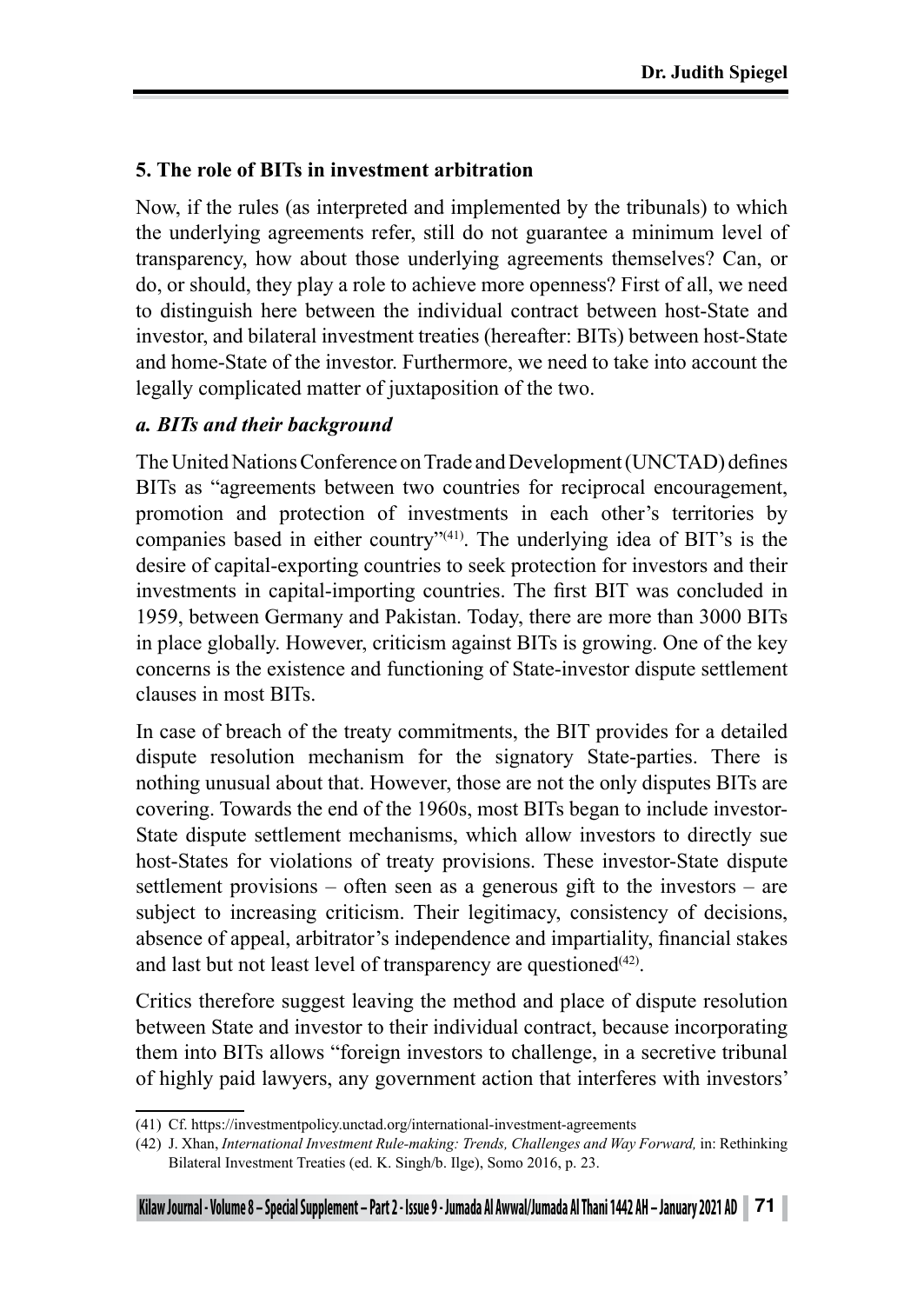legitimate' expectations of profit"(43). Other issues of concern are matters of interpretation, such as: which categories of investments are protected by a BIT?, which investors are eligible for protection under a BIT?, how to deal with the 'nationality' of an investor? Etc<sup>(44)</sup>.

#### *b. The example of the Dutch BIT practice*

Let us have a look at the BIT between Kuwait and the Netherlands of 2001<sup>(45)</sup>. Art. 10 provides for the settlement of disputes between the contracting parties, i.e. the State of Kuwait and the State of the Netherlands. It stipulates that parties must first try negotiations through diplomatic channels. Should that not lead to a settlement, parties agree to ad hoc arbitration, for which detailed rules are given as to the appointment of arbitrators, costs etc. Art. 9 sees to disputes between the investor and one of the contracting States. It states that if parties cannot settle amicably, they shall submit the dispute, at the election of the investor, through either a competent domestic court or arbitration(46). If the investor opts for arbitration, then it should be either ICSID or UNCITRAL arbitration.

There is no express transparency regulation in this BIT and the reference to either ICSID or UNCITRAL $(47)$  does not guarantee transparent arbitration either, as the treaty dates from before 1 April 2014 (and neither the Netherlands nor Kuwait ratified the Mauritius Convention). ICSID would even be less of a guarantee of transparency, as it gives ample opportunity to opt for confidentiality. So, under the current Dutch-Kuwaiti BIT, there is no guaranteed minimum level of transparency whatsoever. And this BIT is by no means unique. Very few of the existing BITs meet transparency requirements<sup>(48)</sup>.

This situation essentially comes down to a violation of – as we have seen - a firmly established human right. And not just by States with dubious human rights records, but by those who like to see themselves as the guardian of

<sup>(43)</sup> B.K. Baker/K. Geddes, ISDS, *Intellectual Property Rights and Public Health,* in: Rethinking Bilateral Investment Treaties (ed. K. Singh/B. Ilge), Somo 2016, p. 189.

<sup>(44)</sup> N. Blackaby and C. Partasides with A. Redfern and M. Hunter, *Redfern and Hunter on International Arbitration,* p. 470

<sup>(45)</sup> https://investmentpolicy.unctad.org/international-investment-agreements/treaty-files/1851/download

<sup>(46)</sup> It's beyond the scope of this article to go into the question whether these type of split or hybrid clauses – referring both to litigation and arbitration – are considered valid in the relevant jurisdiction or tribunal.

<sup>(47)</sup> Again, it's beyond the scope of this article to go into the question whether an arbitration clause with two options as to the rules, would consitute a valid clause.

<sup>(48)</sup> With the exception of some, such as the US-Chile Free Trade Agreement, cf. G. Van Harten, *Investment Treaty Arbitration and Public Law,* Oxford University Press (2007), p. 164.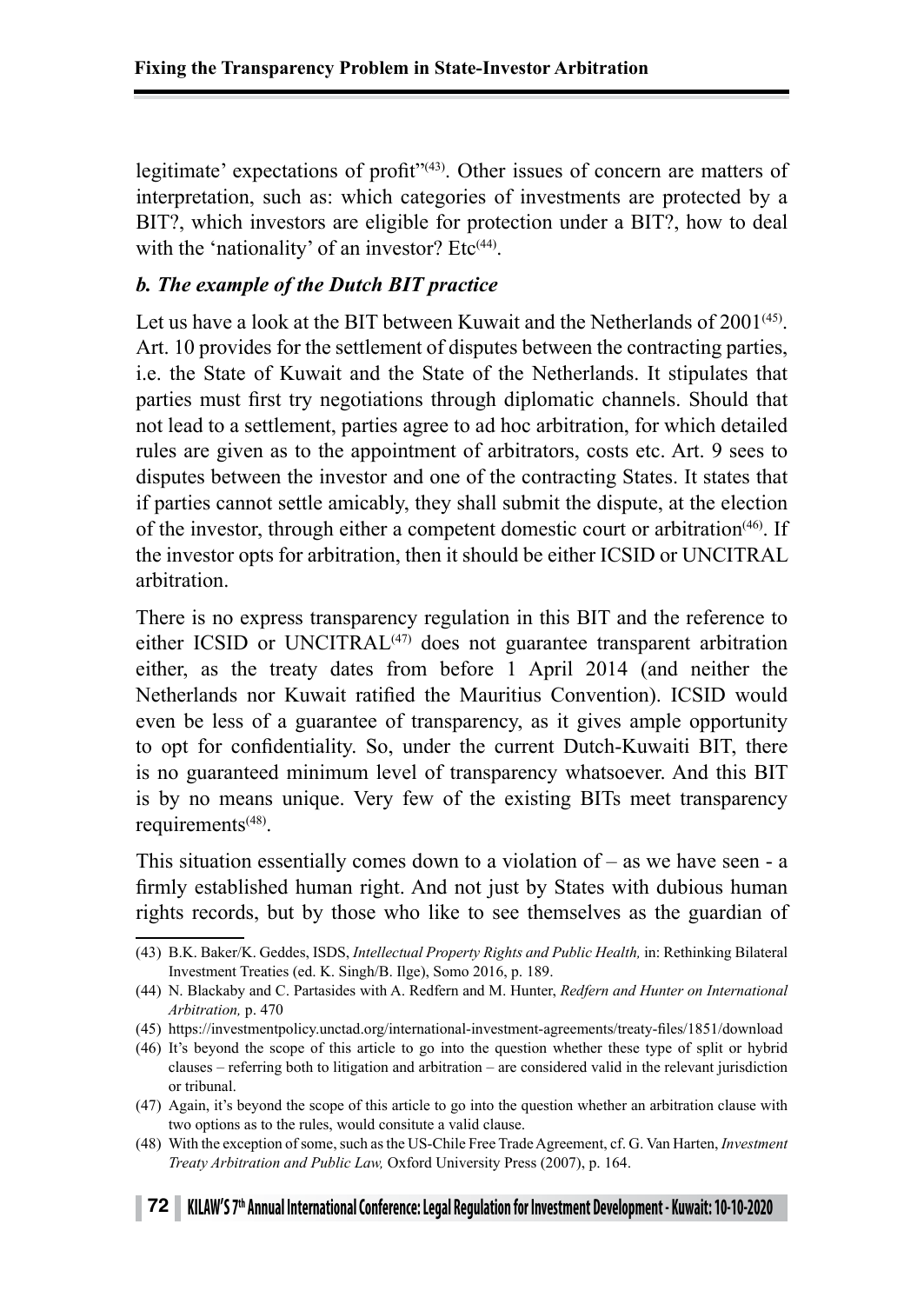human rights and fundamental freedoms such as the Netherlands. As a matter of fact, this may be less surprising than it sounds, as the Netherlands has a distinctive pro-business bias when it comes to investment protection. Twelve percent of all publicly known investment cases worldwide are filed by investors who claim that they are Dutch, even though the Netherlands is party to only three per cent of all investment treaties.

Only thirteen per cent of these investors are in fact Dutch, the rest of the claims come from non-Dutch companies: mailbox companies with no substantial commercial or operational presence in the Netherlands. There is an estimated 12,000 of those letterbox companies. All legal and all of them are regarded as Dutch investors in over one hundred BITs the country concluded. And all of them are thus allowed to file suits against host-States under those BITs. This makes the Netherlands the second most popular home state - after the United States - in investor-state dispute settlement claims<sup>(49)</sup>.

In recent years, various countries have expressed their discontent with the Dutch approach after being hit by claims brought under Dutch treaties. In addition to that, local environmental and human rights lawyers, concerned citizens and journalists expressed their discontent as well. In response to this public criticism and to implement its new 'sustainable trade and investment policy', the Dutch government recently introduced a new model-BIT, which is to serve as a template for negotiating new BITs and replace existing ones<sup> $(50)$ </sup>.

The new model offers less protection to investors, as for example it reduces the type of companies that actually rely on the treaty. As to transparency, there are changes as well, albeit not drastic. Investor-state dispute settlement provisions are still present in the new model BIT, and they still contain the ICSID or UNCITRAL option. However, art. 20 par. 13 now prescribes that "The UNCITRAL Transparency Rules shall apply to disputes under this section". That is an improvement, although it remains to be seen how many BITs will be concluded based on this model<sup> $(51)$ </sup>. It also remains to be seen how this would relate to the individual investment agreements concluded between investor and state.

<sup>(49)</sup> E.g. R. van Os, *Dutch Investment Treaties, Socialising Losses, Privatising Gains,* in: Rethinking Bilateral Investment Treaties (ed. K. Singh/b. Ilge), Somo 2016, p. 187.

<sup>(50)</sup> https://www.rijksoverheid.nl/ministeries/ministerie-van-buitenlandse-zaken/documenten/ publicaties/2019/03/22/nieuwe-modeltekst-investeringsakkoorden

<sup>(51)</sup> So far, no new treaties based on the model are concluded: cf. https://investmentpolicy.unctad.org/ international-investment-agreements/countries/148/netherlands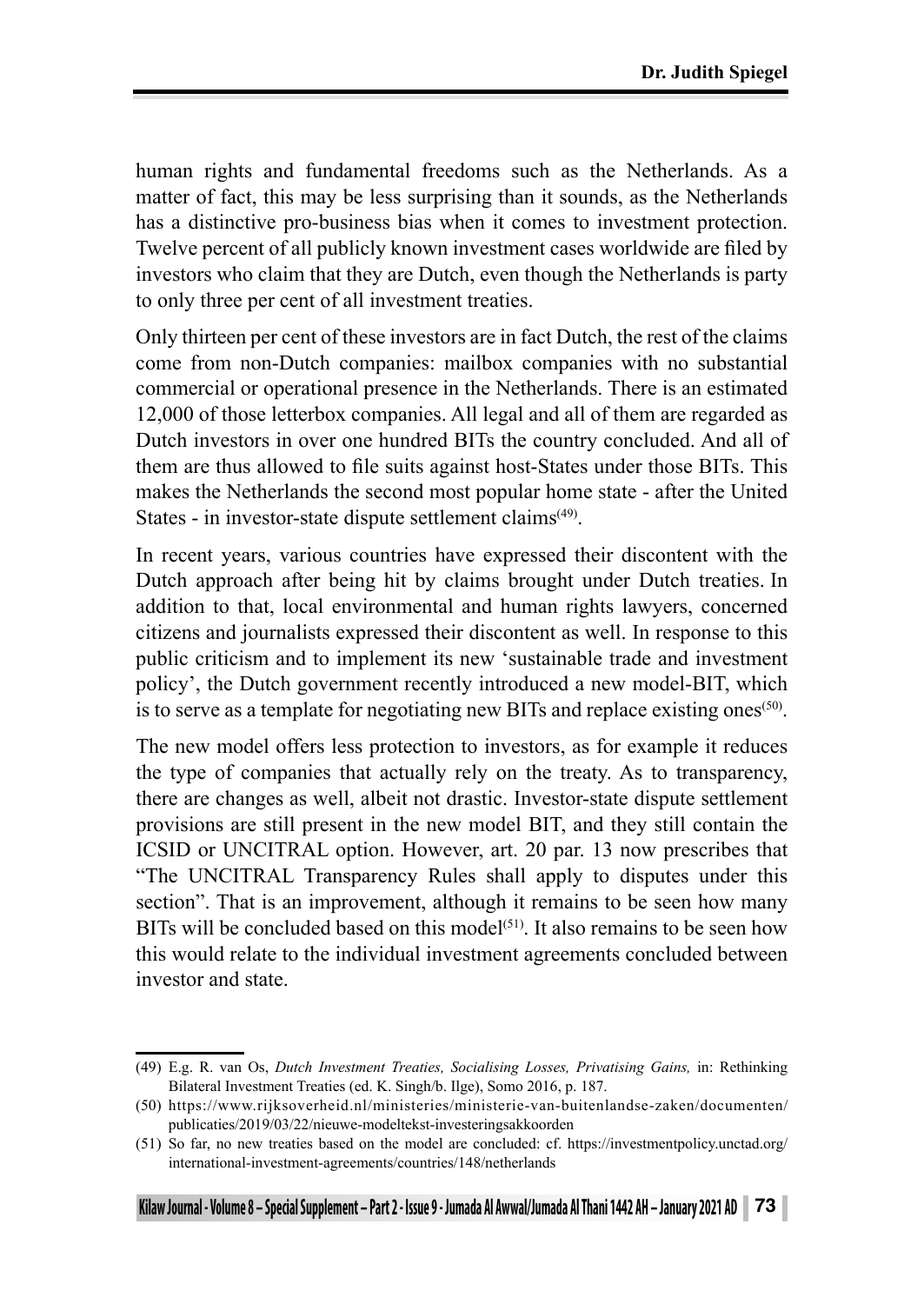# *C. The relation between BITs and individual investment agreements*

BITs over the years have generated some sort of legal framework that governs agreements between States and foreign investors, but it remains largely unclear how these 'background' treaties relate to the individual investment contracts between the host-State and the investor. The investment treaties themselves do not say anything about how they relate to individual contracts. On the transparency level, this may complicate things even more.

The problem can be illustrated by using the Kuwaiti-Dutch BIT as an example again. Let us assume that a Dutch petroleum company signs an LNG import deal with the State of Kuwait. In the contract it is stipulated that disputes will be settled by arbitration under ICC rules. Furthermore, it contains a confidentiality clause stating that all negotiations, mediation, arbitration, and expert determinations relating to a dispute are confidential and may not be disclosed by the parties. Now, there is also the BIT of 2001 that allows the investor to either go to court or to ICSID or UNCITRAL arbitration.

Needless to say, that if a dispute arises things may become muddy. If the State initiates ICC-arbitration, can the company argue that ICC lacks competence as the dispute should be brought before UNCITRAL, or ICSID. Or vice versa: if the company goes to court or initiates ICSID arbitration, can the State rebut by saying they should go to the ICC? It all comes down to the question: which one prevails, the BIT or the contract?

Investment tribunals have not (yet) dealt with conflicting arbitration clauses (ICC v. ICSID for example), but they were confronted with questions regarding collisions between arbitration and forum selection clauses. Faced with treaty silence, their answers have been few, irregular and inconsistent, giving sometimes priority to treaty and sometimes to contract.

In SGS v. Philippines for example, the dispute on the merits concerned the failure of the Philippines to pay substantial contractual fees for import supervision services provided by SGS, headquartered in Switzerland<sup>(52)</sup>. The company ignored the contract's forum selection clause and sought relief through arbitration, as provided for in Switzerland's BIT with the Philippines. The tribunal ruled in favour of the contract as the forum clause was considered part of the deal, which could have been negotiated non-exclusively, but wasn't.

Party autonomy thus prevailed and the tribunal issued a stay<sup>(53)</sup>. Six years later,

<sup>(52)</sup> *SGS v. Philippines*, ICSID Case no. ARB/02/6, Decision of the Tribunal on Objections to Jurisdiction (29 January 2004).

<sup>(53)</sup> Y. Shany, *Contract Claims vs. Treaty Claims: Mapping Conflicts Between ICSID Decisions on Multisourced Investment Claims,* The American Journal of International Law, Vol. 99, Issue 4 (2005), p.835-851.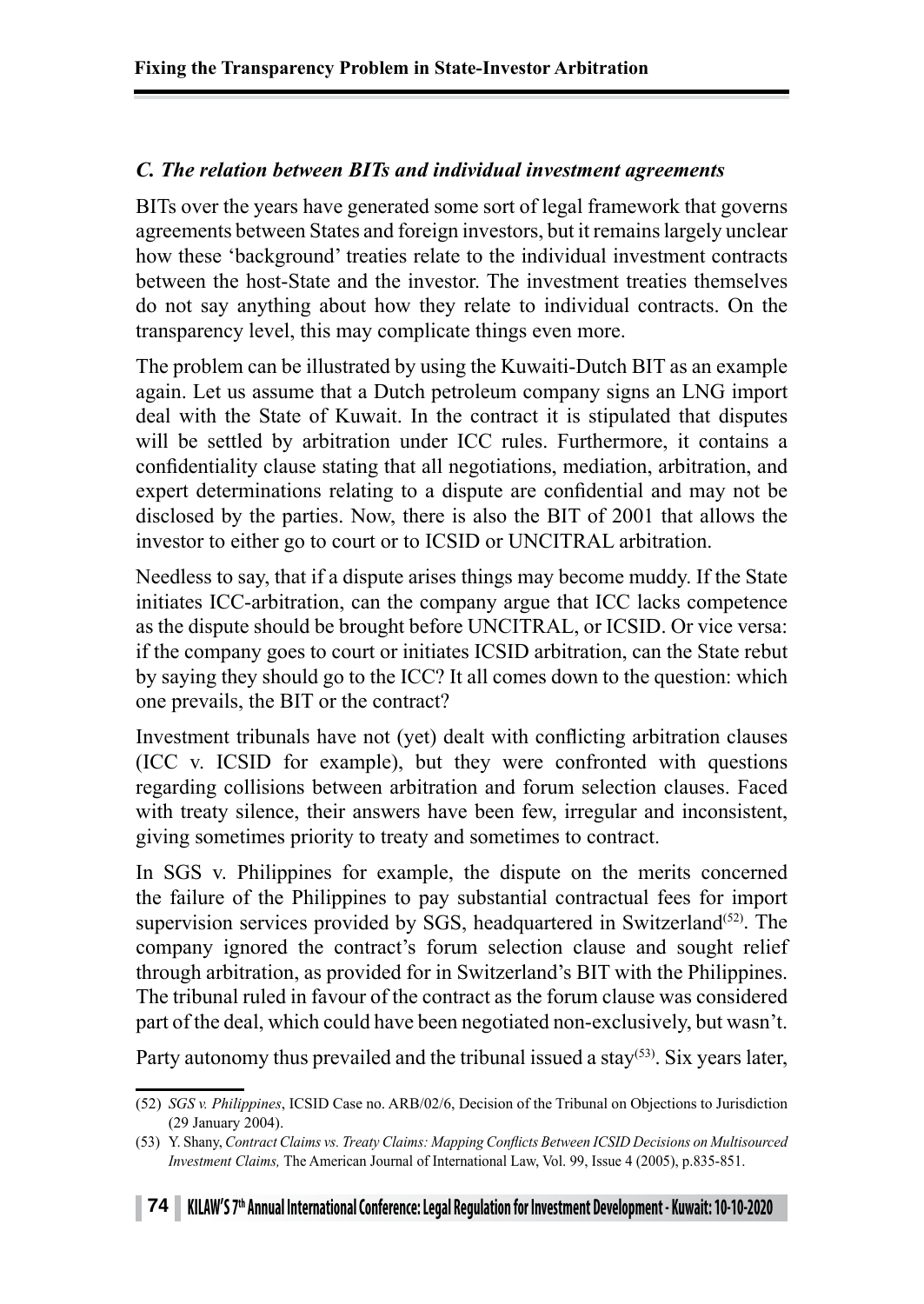SGS was involved in a similar case, this time against Paraguay(54). The BIT, contract and facts were similar to the Philippine case, but this time the tribunal gave priority of the treaty provision over the contractual one. It considered the dispute at stake as covered by treaty obligations, generated by the umbrella clause in the  $\text{BIT}^{(55)}$ .

Thus, as Arato puts it: "international investment law is frustratingly fragmented – comprised of thousands of treaties, which are interpreted with semi-precedential effect on an ad hoc basis, by one-off arbitral panels<sup>"(56)</sup>. To those seeking maximum confidentiality, this existing practice of uncertainty is prone to treaty shopping.

### **6. Practicalities: when, how, what**

Now that we have established that there is a duty to disclose information, the next question is: when should this be done: during or at the end of the proceedings? The Human Rights Committee highlighted in its recommendation that States should ensure prompt access to information. Equally so in the Claude Reyes case, where the court stated that the public can "question, investigate, and consider whether public functions are being performed adequately"(57), which can be interpreted as 'timely'<sup>(58)</sup>.

The UNCITRAL Transparency Rules reflect this stance. Art. 2 prescribes that the repository shall promptly inform the public about the start of an arbitration proceedings, including the names of the disputing parties, the economic sector involved and the treaty under which the claim is made. Art. 3 lists the documents that will be made available, such as the statement of claim, statement of defence and witness statements $(59)$ .

Then there are the hearings. The UNCITRAL rules are very clear about this. Art. 6 par 1 reads: "[…] hearings for the presentation of evidence or for oral argument […] shall be public." The article furthermore provides that

<sup>(54)</sup> *SGS v. Paraguay*, ICSID Case no. ARB/07/29, Decision on Jurisdiction (12 February 2010).

<sup>(55)</sup> It is outside the scope of this article to go into the controversial provision of an umbrella clause in a BIT. Suffice it to say that they essentially provide that violation of the contract is considered violation of the treaty, thereby elevating the contract to treaty level, which gives investors certain advantages such as avoiding a forum clause in the contract. Cf. J. Arato, *The Logic of Contract in the World of Investment Treaties,* 58 Wm. & Mary L. Rev. 351 (2016), p. 373.

<sup>(56)</sup> Arato, ibid. p. 416.

<sup>(57)</sup> Claude Reyes etc.

<sup>(58)</sup> Orellana, ibid. p. 79.

<sup>(59)</sup> The full list: notice of arbitration, response to the notice, statement of claim, statement of defence and any further written statements or submissions, a table listing all exhibits to the aforesaid documents and to expert reports and witness statements, any written submissions by non-disputing parties or third persons, transcripts of hearings, orders, decisions and awards of the tribunal etc.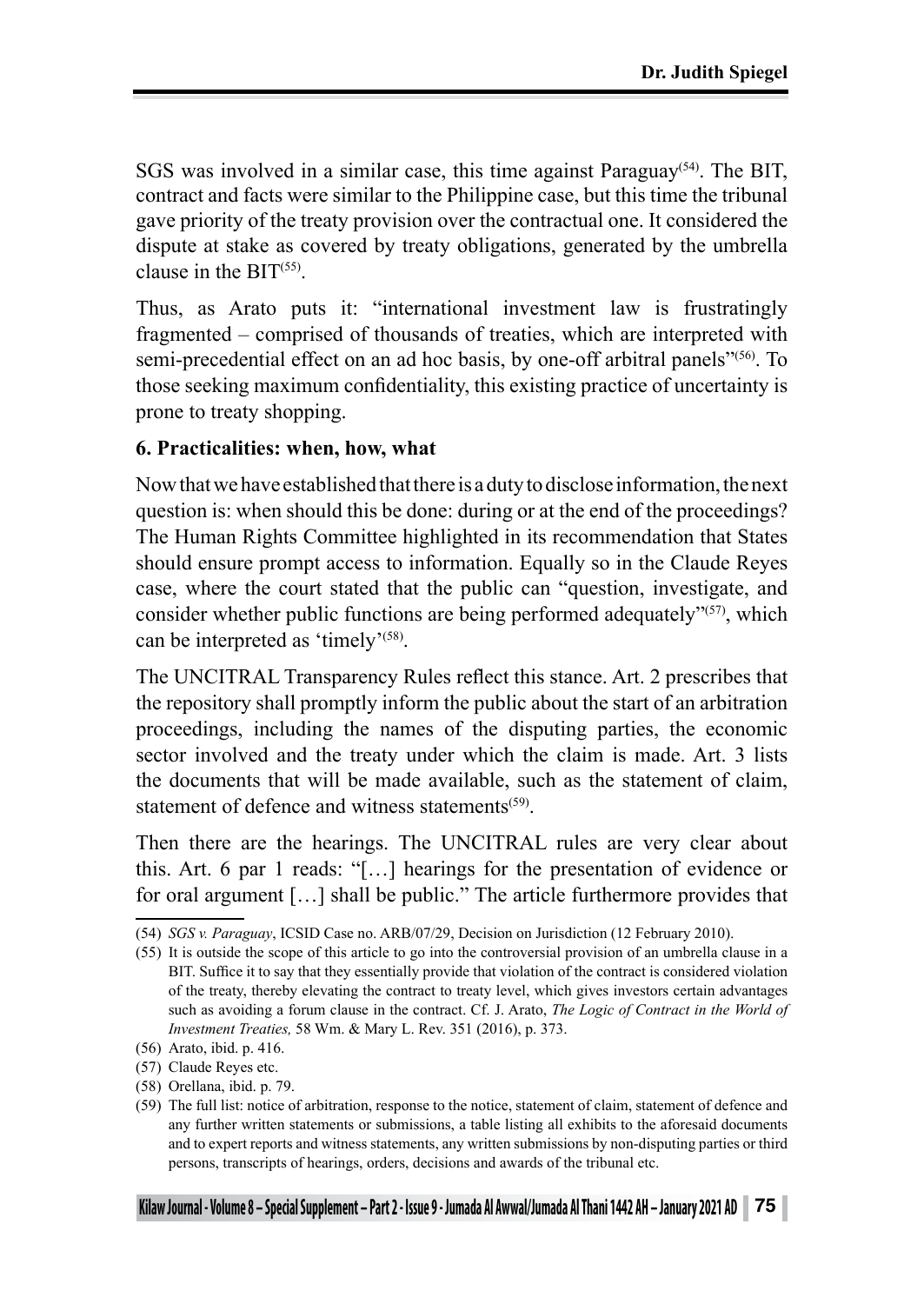the tribunal shall make logistical arrangements to facilitate public access, for example by "organizing attendance through video links or such other means as it deems appropriate"(60). Here, examples can be taken from international tribunals that already have ample experience with 'virtual attendance', such as the International Court of Justice, the International Criminal Tribunal for the Former Yugoslavia and the European Court of Human Rights.

All in all, practicalities, especially in this online day and age, cannot be used as a pretext to prevent or delay access to information. This leaves us with one final question: are there any limits to the right to transparency? Yes, there are.

# **7. Restrictions to transparency**

All human rights instruments acknowledge limitations to the right of access to information. Generally speaking, limits apply when serious harm or the public interest is at stake. Most international and national instruments contain specific lists of exceptions regarding the *content* of information sought, usually consisting of the following restrictions in one form or another: national security; defence and international relations; public safety; the prevention, investigation and prosecution of criminal activities; privacy and other legitimate private interests; commercial and other economic interests; inspection, control and supervision by public authorities; the economic, monetary and exchange rate policies of the state and the confidentiality of deliberations within or between public authorities during the internal preparation of a matter.

As to the right of a fair and public hearing by a competent impartial tribunal established by law, there are limits to that as well.<sup>(61)</sup> The ICCPR for example, provides for the possibility of excluding public or press from hearings for reasons of morals, public order or national security, or when the interest of private lives of the parties so requires. These are considered and to be treated as exceptional circumstances and are mostly designed for criminal proceedings (although the article applies to civil suits as well).

Media presence and public discussion around investments disputes, where public interests and the performance of the government are at stake, are not to be seen as exceptional circumstances. On the contrary, as the Human Rights Committee observed: "The publicity of hearings is an important safeguard in the interest of the individual and of society at large"<sup>(62)</sup>.

<sup>(60)</sup> Art. 6 par 3 UNCITRAL Transparency Rules.

<sup>(61)</sup> Cf. Art. 14 ICCPR.

<sup>(62)</sup> Office of the UN High Commissioner for Human Rights, Human Rights Committee, General Comment No 13: Equality before courts and the right to a fair and public hearing by an independent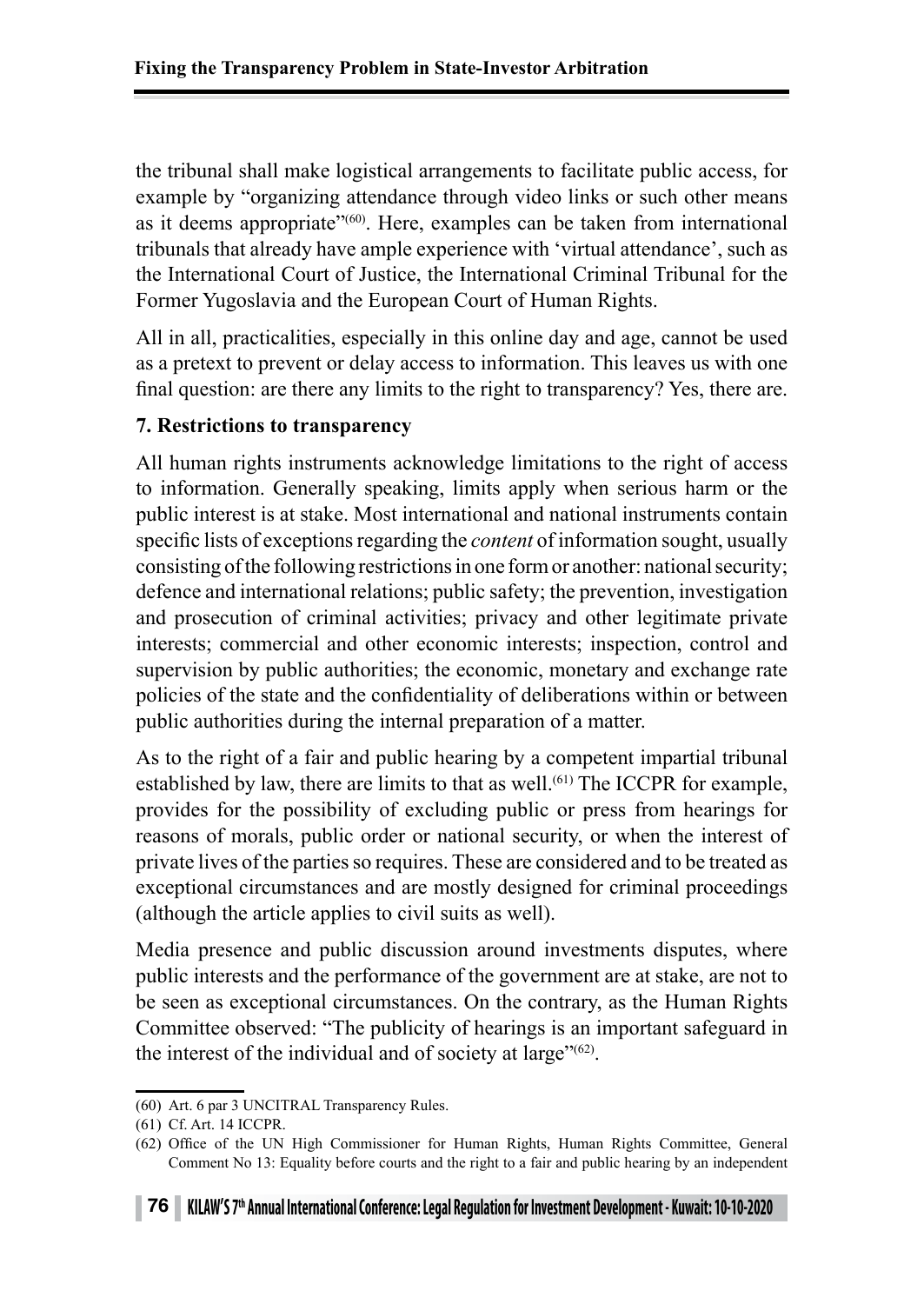Both the Inter-American Court and the European Court addressed the issue of permissible restrictions. In the *Claude Reyes* case, the court stated that any limitations of the right to information are subject to strict requirements, such as: 1) they must have been previously established by law for the general interest so as not to be left to the discretion of public authorities; 2) the restriction should suit a purpose allowed by the American Convention of Human Rights and 3) the restriction should be necessary and proportional.

Similarly, in the Tarsasag case, the European Court concluded that the *de facto* information monopoly of a government when it erects barriers to the free exercise of the press regarding issues of public interest, was not called for in a democratic society.

Thus, international human rights instruments and tribunals, as well as national access to information instruments, require a restrictive interpretation of limitations to the enjoyment of the right to access to information and the publicity of court hearings. Maximum disclosure is the rule, confidentiality the exception. Restrictions are only justified under strict conditions, none of which are met in the average investment case $(63)$ .

What is most certainly not accepted, is a general and unqualified denial of access to hearings, pleadings, submissions and awards. In other words: the up until recently common practice of full confidentiality in investment arbitration not just restricts but fully suppresses the right to access to information and publicity of court hearings, without this blanket-suppression being justified by legal restrictions.

The next issue is whether arbitral tribunals are the right instances to decide over these questions. If one of the parties raises a concern regarding (the lack of) confidentiality - or transparency – it is up to the arbitral tribunal to tackle the issue. This is problematic, as these are essentially issues of human rights law. It is questionable whether such issues are at home in arbitral tribunals, with arbitrators who rarely specialize in human rights but rather are 'borrowed' from the world of commercial arbitration. Furthermore, due the very same lack of transparency, arbitrators do not have access to an extensive set of case law to rely upon. However, the few cases that we *do* know are not showing very promising outcomes.

In the Metalclad case for example, about the construction of a hazardous

court established by law (Art. 14), 21st Sess, par. 6. Accessible through: https://www.refworld.org/ docid/453883f90.html.

<sup>(63)</sup> Orellana, p. 85.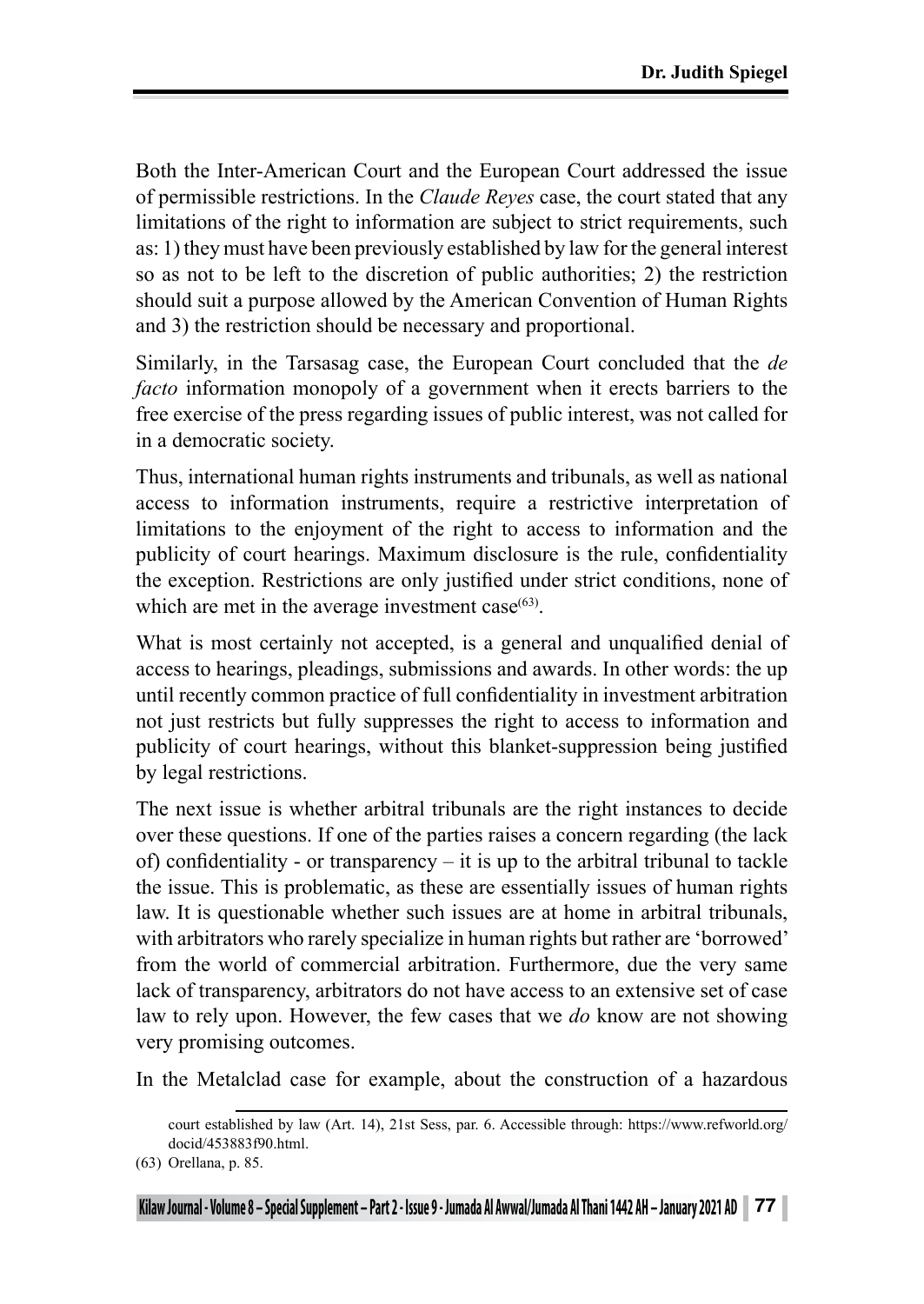waste site, Mexico applied to the ICSID tribunal for a confidentiality order. The tribunal remarked that:

*"It would be of advantage to the orderly unfolding of the arbitral process and conducive in the maintenance of working relationships between the parties if during the proceedings they were both to limit public discussions of the case to a minimum, subject only to any externally imposed obligations by which either of them may be legally bound"*(64)*.*

The tribunal should have denied any request for confidentiality, especially as the request was done by a State, being the very entity that should guarantee the right of access to information, instead of asking the tribunal to undermine it.

In the Biwater case, concerning the privatization of a water concession in Tanzania, the tribunal was faced with a request for confidentiality by the investor. Biwater deemed publicity around the case harmful. Tanzania on the other hand, took into account its obligations towards its citizens to provide them with information. One would expect the tribunal to reason in favour of Tanzania, not to have a choice even, from a human rights perspective. However, the opposite occurred:

*"Given the media campaign that has already been fought on both sides of this case (by many entities beyond the parties to this arbitration), and the general media interest that already exists, the Tribunal is satisfied that there exists a sufficient risk of harm or prejudice, as well as aggravation, in this case to warrant some form of control"*(65)*.*

In the eyes of the tribunal, transparency and arbitration are competing interests. It thus failed to acknowledge that transparency is an essential element in procedural integrity, which is at odds with human rights law $(66)$ . Even more worrisome was the argument of the tribunal that "parties are free, of course, to conclude any agreements they choose concerning confidentiality". The problem is: they are not. The binding character of human rights – and it is here that the words 'of course' would have been appropriate - prevents parties from contracting them out.

<sup>(64)</sup> *Metalclad Co. v. United Mexican States*, ICSID Case No. ARB/(AF)97/1, Confidentiality Order (Oct. 27, 1997).

<sup>(65)</sup> *Biwater Gauff (Tanzania) v. United Republic of Tanzania*, ICSID Case No. ARB/05/22, Procedural Order (July 24, 2008).

<sup>(66)</sup> Similar decions were taken in *BG Group Plc. V. Argentine Republic,* UNCITRAL, Procedural Order No. 3(Dec. 3, 2004) and *Giovanna a Beccara and Others v. The Argentine Republic,* ICSID Case No. ARB 07/05, Procedural Order (Jan. 27, 2005).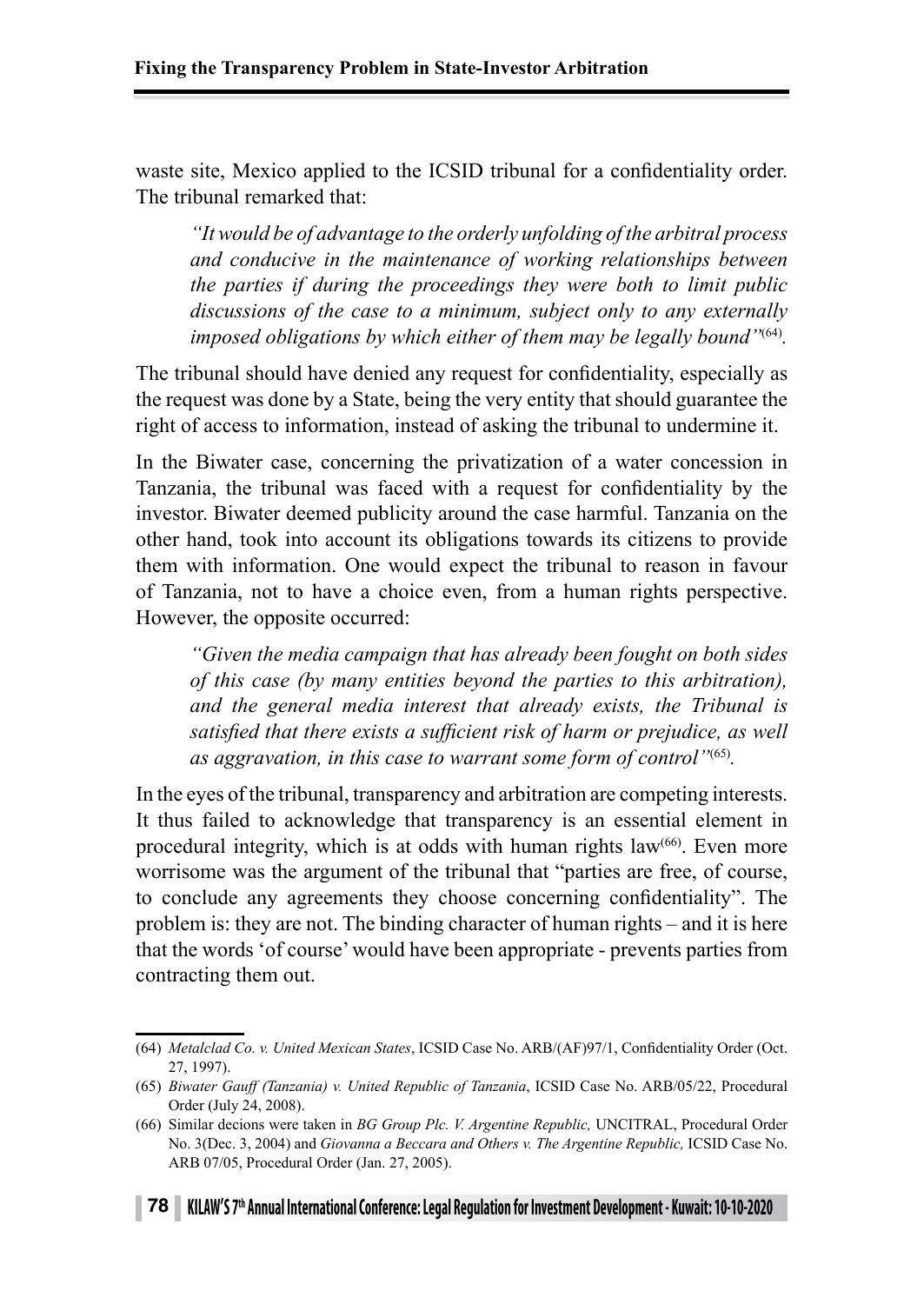# **8. Summary and conclusion**

There is no doubt as to the existence of a right to transparency, as laid down in numerous human rights instruments and confirmed by human rights tribunals. With that right comes the obligation for states to provide the public with access to information. However, by opting for investment arbitration, states have for decades successfully dodged that obligation.

The confidential character of investment arbitration - with rules borrowed from regular commercial arbitration where confidentiality is standard - helped to keep cases away from publicity. One could speak of large-scale human rights violations. As dramatic as that may sound, it is true. And countries violating the right of access to information must be held accountable. It is indeed rather cynical that countries like the Netherlands, claiming to be frontrunners of international law and human rights, turn out to be one of the major advocates of secret investment arbitration.

Since the beginning of the 2000s things started to change. Driven by increasing awareness and activism in environmental matters, NGOs, journalists and concerned citizens started pressing for more transparency and insisted on having their voice heard in investment disputes where the environment was at stake, which turned out to be rather often the case.

Tribunals were asked to decide on confidentiality (or transparency) requests and the arbitration institutes were forced to reconsider their rules. It led to transparency initiatives such as those of ICSID and UNCITRAL. This is hardly surprising as both are UN-related bodies of international law, so if anything, it was about time they aligned their rules with human rights.

It is however debatable whether they fully succeeded in doing so. Only UNCITRAL delivers far-reaching transparency safeguards, albeit only for post-1 April 2014 treaties, of which there are few. ICSID is half-heartedly in its transparency ambitions, in that it gives parties ample opt-out possibilities. The ICC is even less impressive in that it offers a scrap of transparency, which can be easily refused by parties if they so wish.

Perhaps it is not enough to look at the arbitration rules for change. Perhaps states should take responsibility and start with their own laws. Perhaps what *should* be considered are provisions in domestic legislation, which either prohibit the state from entering into arbitration at all, or if arbitration is allowed, it must meet full standards of transparency, including open hearings and full disclosure of submitted documents to the public. Such domestic laws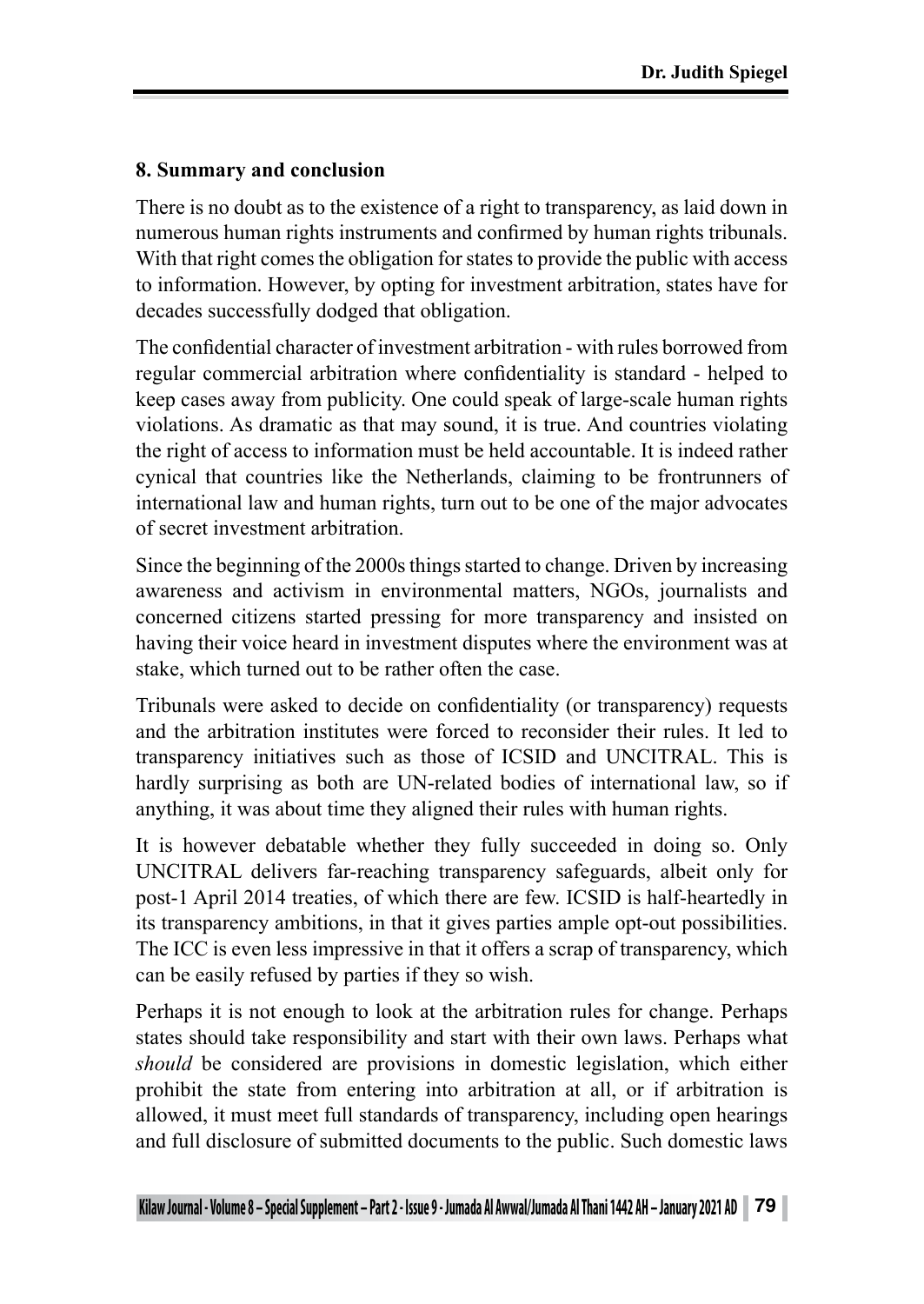would force host-states to enter into agreements which *must* refer to arbitration rules that meet these requirements, whether these are individual agreements or BITs.

Even better would be to leave out state-investor dispute settlement out of the BITs altogether, as it creates opportunities for parties to go treaty shopping for the most confidential option. Remember: even if the arbitration clause in a BIT refers to ICSID or UNCITRAL (as they often do), this may not work. If there is an investment contract with a conflicting clause, it is unclear which one will 'win'. All these uncertainties, differences and inconsistencies give parties plenty of opportunity to seek a way that works best for them, which is very likely a maximum level of confidentiality.

The role of the BIT should therefore be that of a transparency watchdog, supporting domestic legislation, containing general provisions of transparency and participation. The dispute settlement method is left to parties in their individual contract, but whichever they choose, it must meet the transparency threshold of the BIT. The United States-Chile Free Trade Agreement can serve as an example. The agreement works solely between the two signatory States and does not create any rights for the individual investors. Furthermore, it contains explicit provisions on transparency and participation governing dispute settlement $(67)$ .

Does that mean that from now on everything must be out in the open? No, there are well-established limits to the right of access to information and the right to a public hearing. However, these restrictions must be scarcely used and under strict conditions. Arbitral tribunals should realize they are not only called to settle what are essentially commercial disputes but may sometimes have to function as guardians of human rights. This may not be a role all arbitrators are familiar or comfortable with. It may even feel wrong to them, when both parties would prefer confidentiality. However, when it comes to transparency, arbitration – and thus arbitrators - should no longer be the instrument used by both investors and states to keep investment disputes away from the public eye.

<sup>(67)</sup> United States-Chile Free Trade Agreement of 1 January 2004, Art. 22.10: https://ustr.gov/sites/default/ files/uploads/agreements/fta/ /asset\_upload\_file683\_4016.pdf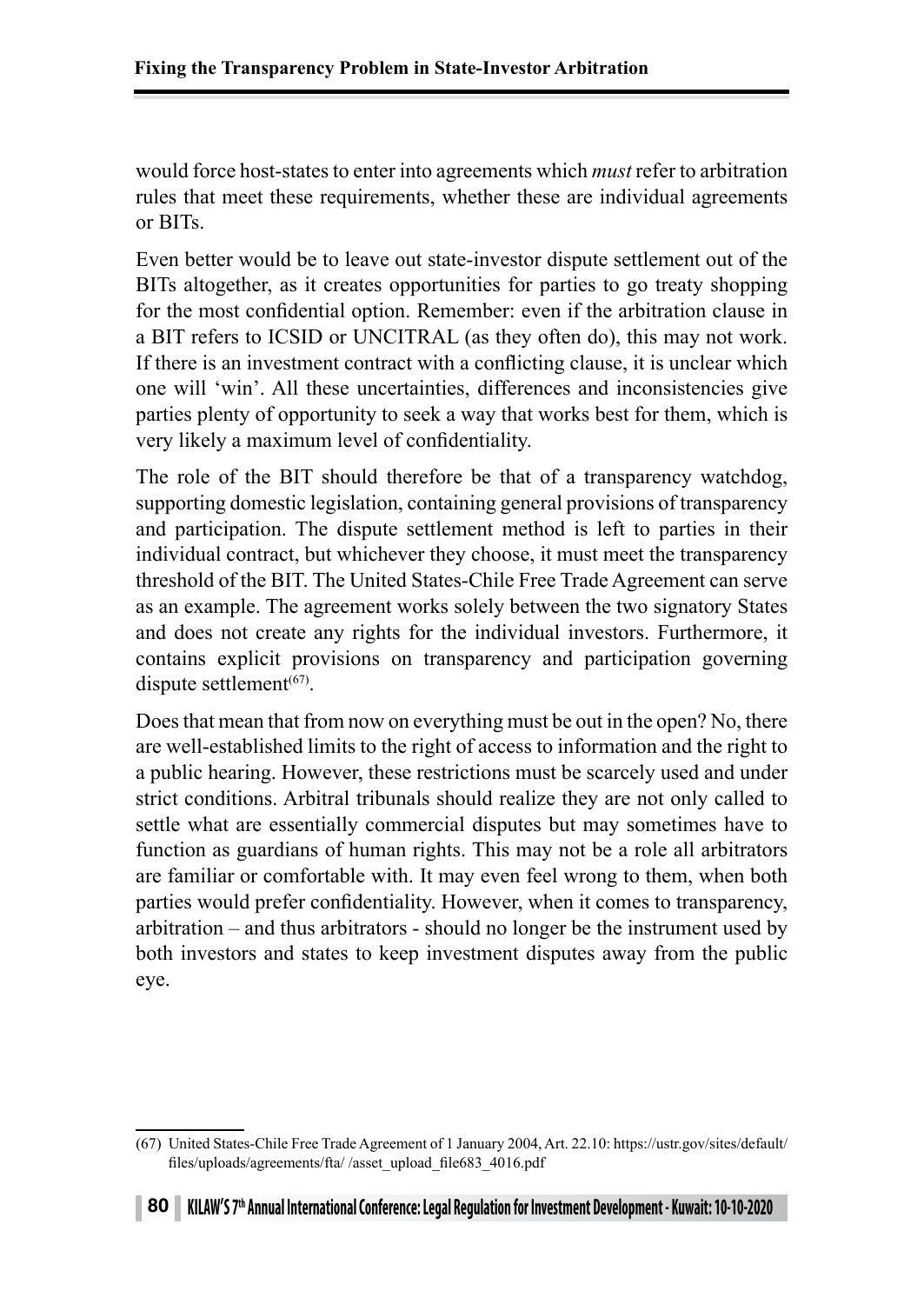# **References**

- A. DePalma, *NAFTA's Powerful Little Secrets*, The New York Times (11 March 2001).
- B. K Baker and K. Geddes, ISDS, *Intellectual Property Rights and Public Health,* in: Rethinking Bilateral Investment Treaties (ed. K. Singh/B. Ilge), Somo 2016.
- C. Tevendale and S. Bakstad, International Arbitration in the Energy Sector, ed. Maxi Scherer, Oxford University Press 2018.
- D.W Rivkin and C. Amirfar, *Climate Disputes and Sustainable Development in the Energy Sector,* in: International Arbitration in the Energy Sector, p. 402 (Oxford University Press 2018).
- F. Rinqquist, *Do Procedural Human Rights Requirements Apply to Arbitration – a Study of Article 6 (1) of the European Convention on Human Rights and its Bearing upon Arbitration,* Master thesis University of Lund, 2005.
- J. Arato, *The Logic of Contract in the World of Investment Treaties,* 58 Wm. & Mary L. Rev. 351 (2016).
- J. Spiegel, *The Right to Know: Insights in the Right to Information,* Kuwait International Law School Journal, Vol. 7, Issue 2, June 2019.
- J. Xhan, *International Investment Rule-making: Trends, Challenges and Way Forward,* in: Rethinking Bilateral Investment Treaties (ed. K. Singh/b. Ilge), Somo 2016.
- K. Singh and B. Ilge, *Rethinking Bilateral Investment Treaties, Critical Issues and Policy Choices,* Centre for Research on Multinational Corporations, 2016.
- L. Johnson, Bernasconi-Osterwalder, N.,*New UNCITRAL Arbitration Rules on Transparency: Application, Content and Next Steps,* Investment Treaty News Quarterly, Issue 4, Vol. 4, September 2013.
- M. Kinnear, *"Transparency and Third Party Participation in Investor-State Dispute Settlement,* Conference paper OECD/ICSID/ UNCTAD (December 2005), https://www.oecd.org/investment/ internationalinvestmentagreements/36979626.pdf
- M. McDonaugh, *The Right to Information in International Human Rights Law*, Human Rights Law Review 13:1 (2013).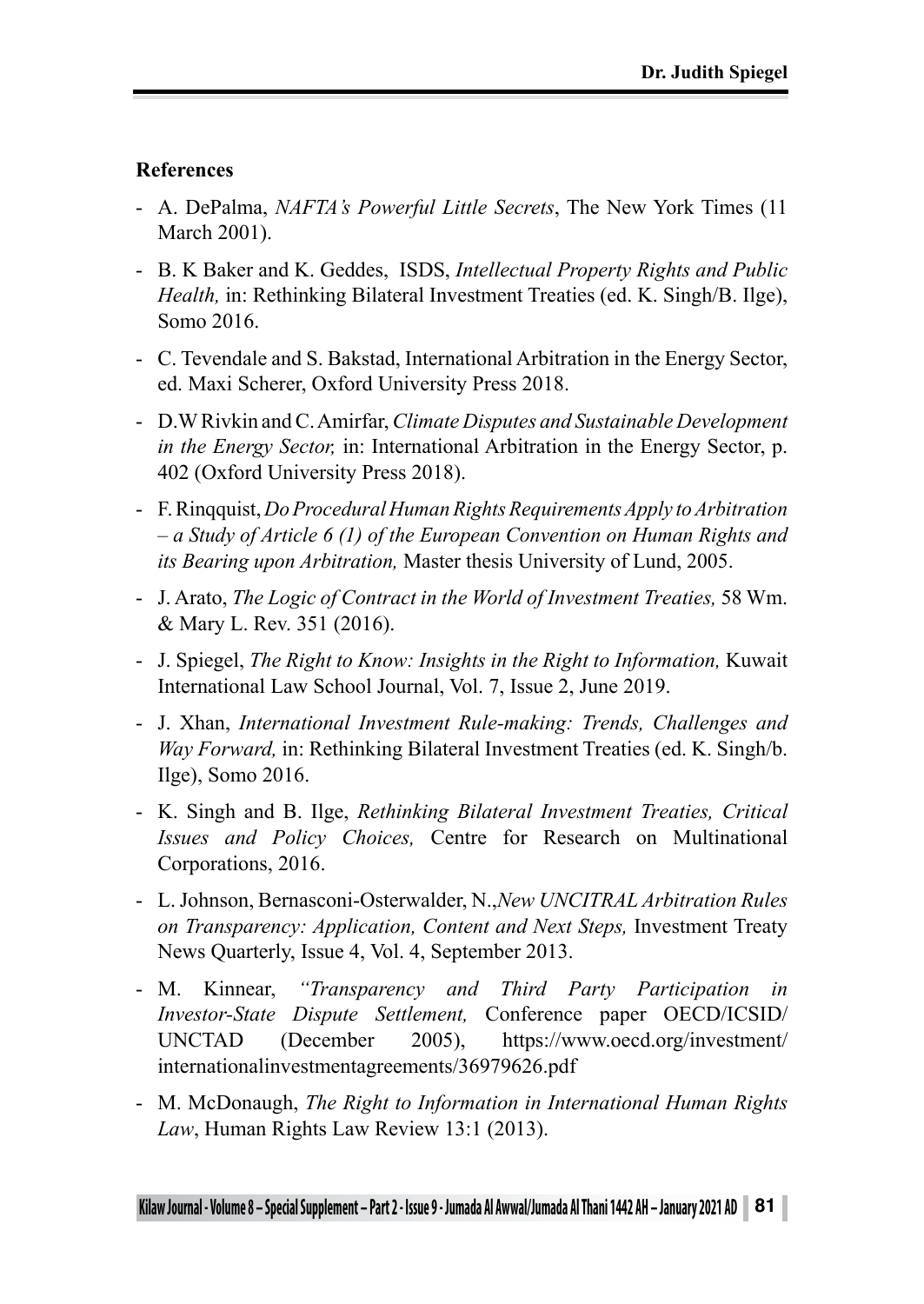- M.A. Orellana, *The Right of Access to Information and Investment Arbitration,* ICSID Review 2011, Vol. 26, no 2.
- N. Blackaby, Partasides, C. with Redfern and Hunter, *Redfern and Hunter on International Arbitration.*
- N.C. Mollestad, *See No Evil? Procedural Transparency in International Investment Lawand Dispute Settlement,* PluriCourts Research Paper No. 14-20, accessible via: https://papers.ssrn.com/sol3/papers.cfm?abstract\_ id=2516242
- O. Svoboda, *Current State of Transparency in Investment Arbitration: Progress Made But Not Enough,* SSRN Electronic Journal (1 January 2017);
- Os, van, R., *Dutch Investment Treaties, Socialising Losses, Privatising Gains,* in: Rethinking Bilateral Investment Treaties (ed. K. Singh/b. Ilge), Somo 2016.
- Van G. Harten, *Investment Treaty Arbitration and Public Law,* Oxford University Press (2007).
- Y. Shany, *Contract Claims vs. Treaty Claims: Mapping Conflicts Between ICSID Decisions on Multisourced Investment Claims,* The American Journal of International Law, Vol. 99, Issue 4 (2005).